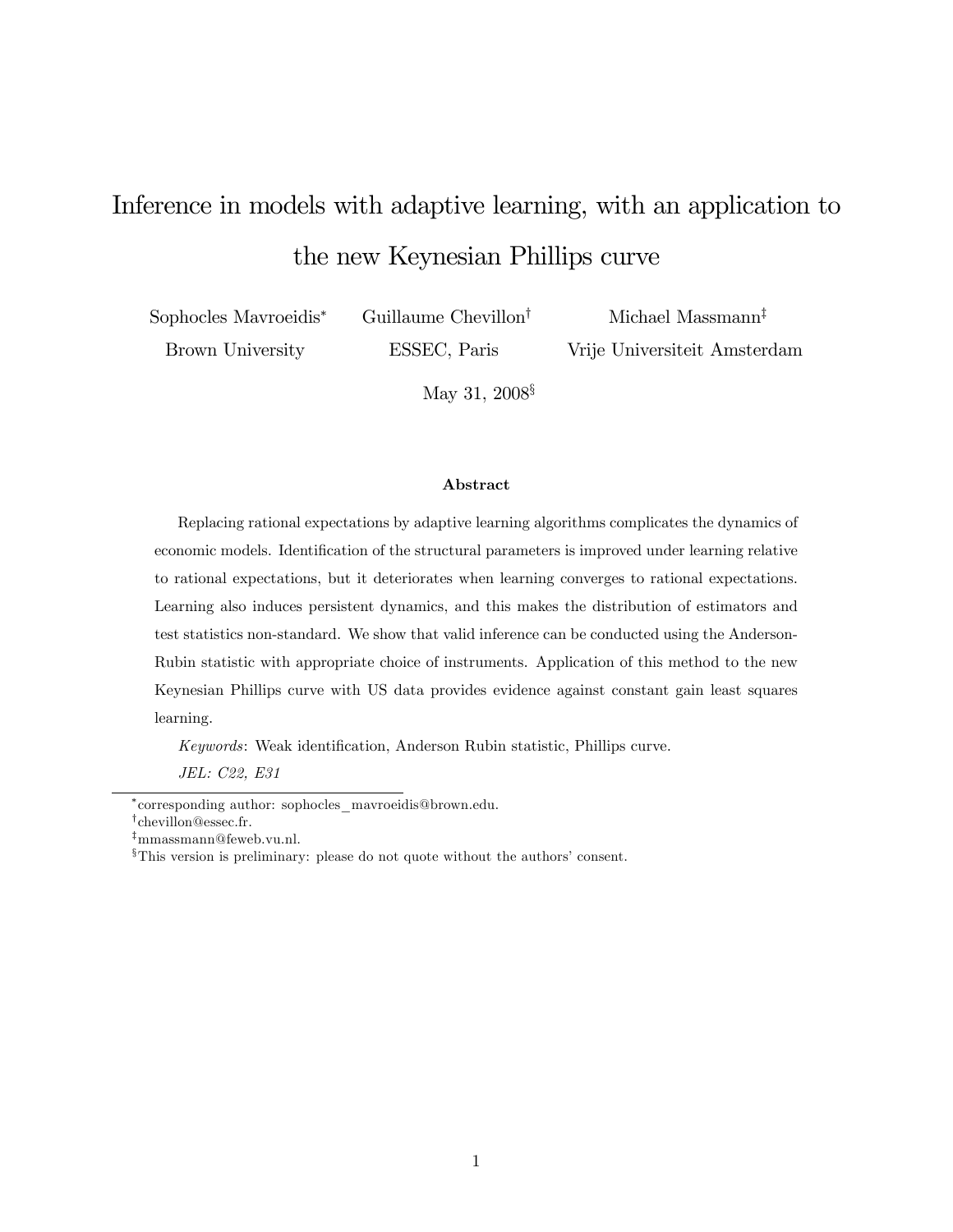## 1 Introduction

This paper studies inference on structural models when expectations are modelled using adaptive learning schemes. A growing number of studies consider adaptive learning as an alternative to rational expectations (RE), see for instance Sargent (1993), Evans and Honkapohja (2001; 2008), Orphanides and Williams (2004; 2005a), Primiceri (2006), Milani (2005; 2007). Structural models with learning are self-referential and their dynamics are considerably more complicated than the dynamics under RE. As a result, little is known about the properties of structural estimation and inference in these models.

On the one hand, it is well-understood that learning typically induces more persistence in the data than what is implied by models with RE. In fact, one of the motivations for replacing RE with adaptive learning in forward-looking models is to match the dynamics in the data without the need to introduce any intrinsic sources of persistence, which are thought of as ad hoc, see Milani (2005, 2007). On the other hand, it is well-known that forward-looking models suffer from identification problems, see Canova and Sala (2005) Mavroeidis (2005) and Cochrane (2007a,b). Hence, the objective of this paper is to study the implications of those two issues, persistent dynamics and weak identification, for inference on the structural parameters of models with adaptive learning. Our main results can be summarized as follows.

First, we show that identification of structural models is improved under learning relative to rational expectations. The intuition for this result is simple: expectations are more variable under learning than under perfect knowledge, and this improves the accuracy of estimators in models where expectations appear as regressors. However, we also find that under decreasing or small constant gain, identification becomes weak. The problem can be expressed as near-multicollinearity in regression models, or as 'weak instruments' in models identified by exclusion restrictions. Moreover, it is shown that identification is stronger when the gain parameter is larger. Weak identification invalidates inference using conventional methods, such as Wald statistics, see Stock, Wright, and Yogo (2002). However, there is one additional complication which prevents us from using standard identification-robust methods. Learning induces persistence in the data and can cause nearly nonstationary behavior. Thus, methods that rely on normal asymptotic theory become inapplicable.

Second, we show that there is a straightforward and easy-to-implement solution to the problem of inference. In particular, we propose to use a statistic developed by Anderson and Rubin (1949) and popularized recently by the weak instruments literature, with an appropriate choice of instru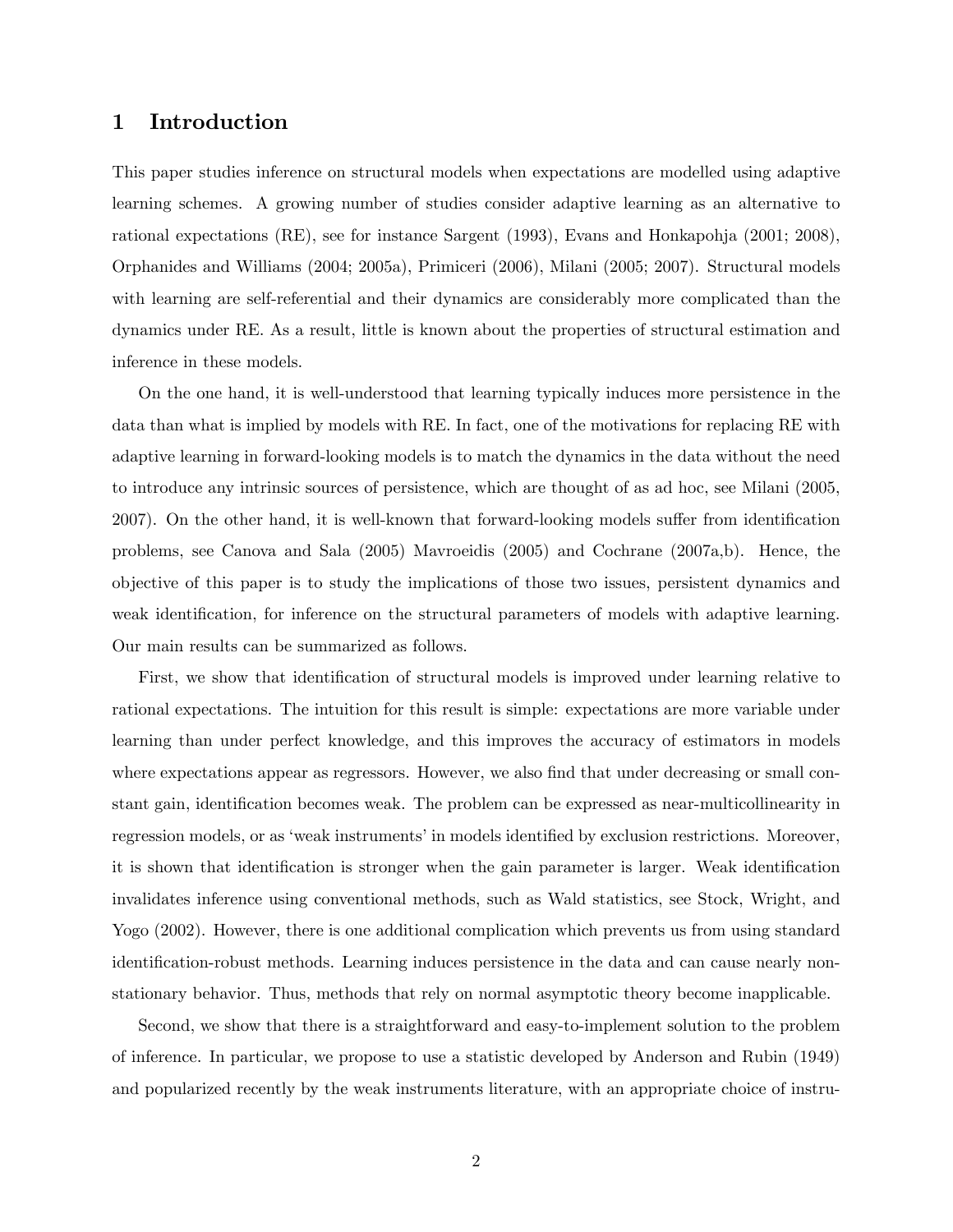ments, such as lags of the identified structural shocks, so that the required regularity conditions hold. The limiting distribution of the test statistic is  $\chi^2$  and does not depend on any nuisance parameters. Simulations show that our proposed method controls size in Önite samples and has reasonably good power properties, and the empirical application confirms this in practice.

Third, we apply our method to study the new Keynesian Phillips curve, a very popular model of ináation dynamics, under learning. The papers most closely related to our empirical study are those by Milani (2005, 2007). Consistently with Milani, we find that indexation is unnecessary when inflation expectations are formed by some form of adaptive learning. However, unlike Milani, we find that learning with a constant gain parameter does not fit the data, since there is evidence of shifts in the gain parameter in the US over the past fifty years. Specifically, we find that the gain parameter was significantly higher during a period of macroeconomic instability (1973 to 1987) than it was before and after that period. A learning model with an endogenously determined gain parameter may therefore be more appropriate to model the dynamics of ináation in the US.

The paper is structured as follows. Section 2 discusses the problems of inference due to weak identiÖcation and persistence in the data, with a textbook example of a model with learning from Evans and Honkapohja (2001). Section 3 introduces our proposed method and provides simulation evidence on its size and power properties in finite samples. Section 4 contains an application of the method to the new Keynesian Phillips curve with adaptive learning. Proofs and additional empirical results are given in an Appendix at the end.

The following notation is used throughout the paper: " $\stackrel{p}{\rightarrow}$ " stands for convergence in probability, " $\Rightarrow$ " for weak convergence,  $a_T = O(b_T)$  means that the sequence  $a_T/b_T$  is bounded,  $a_T = o(b_T)$ means  $a_T/b_T \to 0$ , and  $O_p(\cdot)$ ,  $o_p(\cdot)$  denote bounds in probability.

## 2 The problem

To fix ideas, we consider a simple model taken from Evans and Honkapohja (2001), section 14.2:

$$
y_t = \beta y_t^e + \delta x_{t-1} + \eta_t \tag{1}
$$

where  $\eta_t$  is an innovation process with variance  $\sigma_{\eta}^2$ , and  $y_t^e$  denotes expectations based on information available at time  $t - 1$  and  $x_{t-1}$  is a vector of exogenous and predetermined variables. This is the model studied by Bray and Savin (1986). Evans and Honkapohja (2001) motivate this as a reduced form price equation arising either from a simple cobweb model, or the well-known Lucas (1973)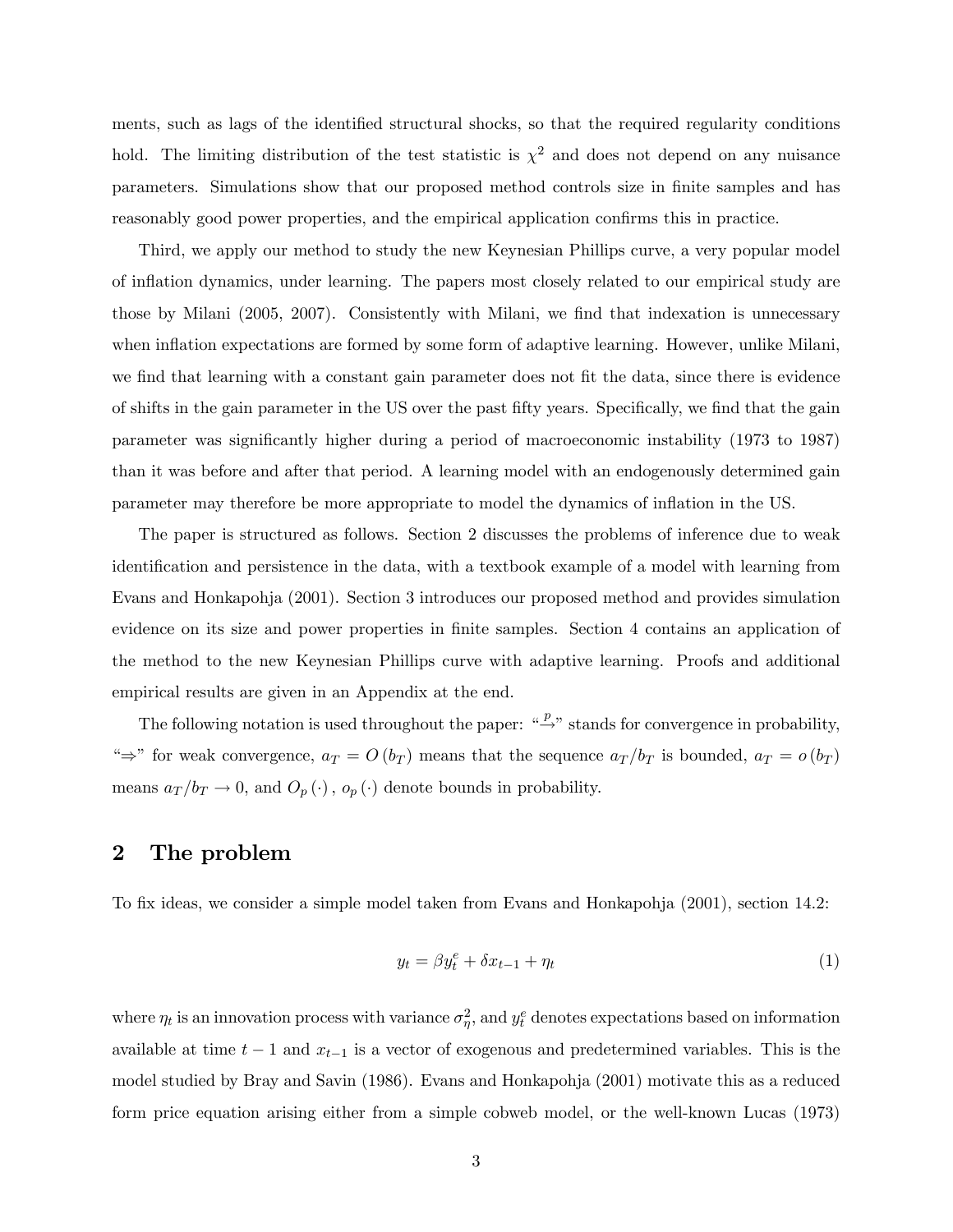aggregate supply model. In the former example,  $\beta < 0$ , while in the latter  $\beta \in (0,1)$ .

Provided  $\beta \neq 1$ , the unique rational expectations equilibrium (REE) of the model is found to be

$$
y_t = \alpha x_{t-1} + \eta_t, \quad \alpha = \frac{\delta}{1 - \beta}.
$$
 (2)

Equation (2) describes the law of motion under the REE. We assume that agents perceive this as the law of motion (PLM) of  $y_t$ , but they do not know  $\alpha$ . In order to form their forecast  $y_t^e$ , they estimate  $\alpha$  by  $a_t$  using a stochastic recursive algorithm (SRA) with gain sequence  $\{\gamma_t\}$ . For instance, least squares (henceforth LS) is a SRA that can be written recursively as

$$
a_{t} = a_{t-1} + \gamma_{t} \left( y_{t} - a_{t-1} x_{t-1} \right) x_{t-1}^{\prime} R_{t}^{-1}
$$
\n
$$
\tag{3}
$$

$$
R_t = R_{t-1} + \gamma_t \left( x_{t-1} x'_{t-1} - R_{t-1} \right) \tag{4}
$$

for  $t = 1, 2, \dots$ , given some initial conditions  $a_0, R_0$ . Two well-studied versions of LS learning are recursive least squares (RLS), obtained from (3) and (4) with  $\gamma_t = 1/t$ , and constant gain (CGLS) with  $\gamma_t = \gamma \in (0,1)$ . The latter is also sometimes referred to as perpetual learning (see, e.g., Orphanides and Williams (2005a)) and is particularly popular in empirical work. Agents' forecasts are then given by

$$
y_t^e = a_{t-1}x_{t-1}.\tag{5}
$$

Equation (2) is the PLM.<sup>1</sup> The dynamics of  $y_t$  under learning are characterized by the so-called Actual Law of Motion (ALM)

$$
y_t = \beta a_{t-1} x_{t-1} + \delta x_{t-1} + \eta_t \tag{6}
$$

which is derived by substituting  $a_{t-1}x_{t-1}$  for  $y_t^e$  in the structural model (1). It is clear that the dynamics of  $y_t$  under the ALM (6) are more complicated than under the REE (2). Here, we are interested in the implications of the learning dynamics for inference on the structural parameters  $\beta$  and  $\delta$ .

 $1$ <sup>1</sup>The assumption that the PLM coincides with the REE is inessential for the ensuing results, since they apply also under mis-specified learning, as defined in EH section 3.6.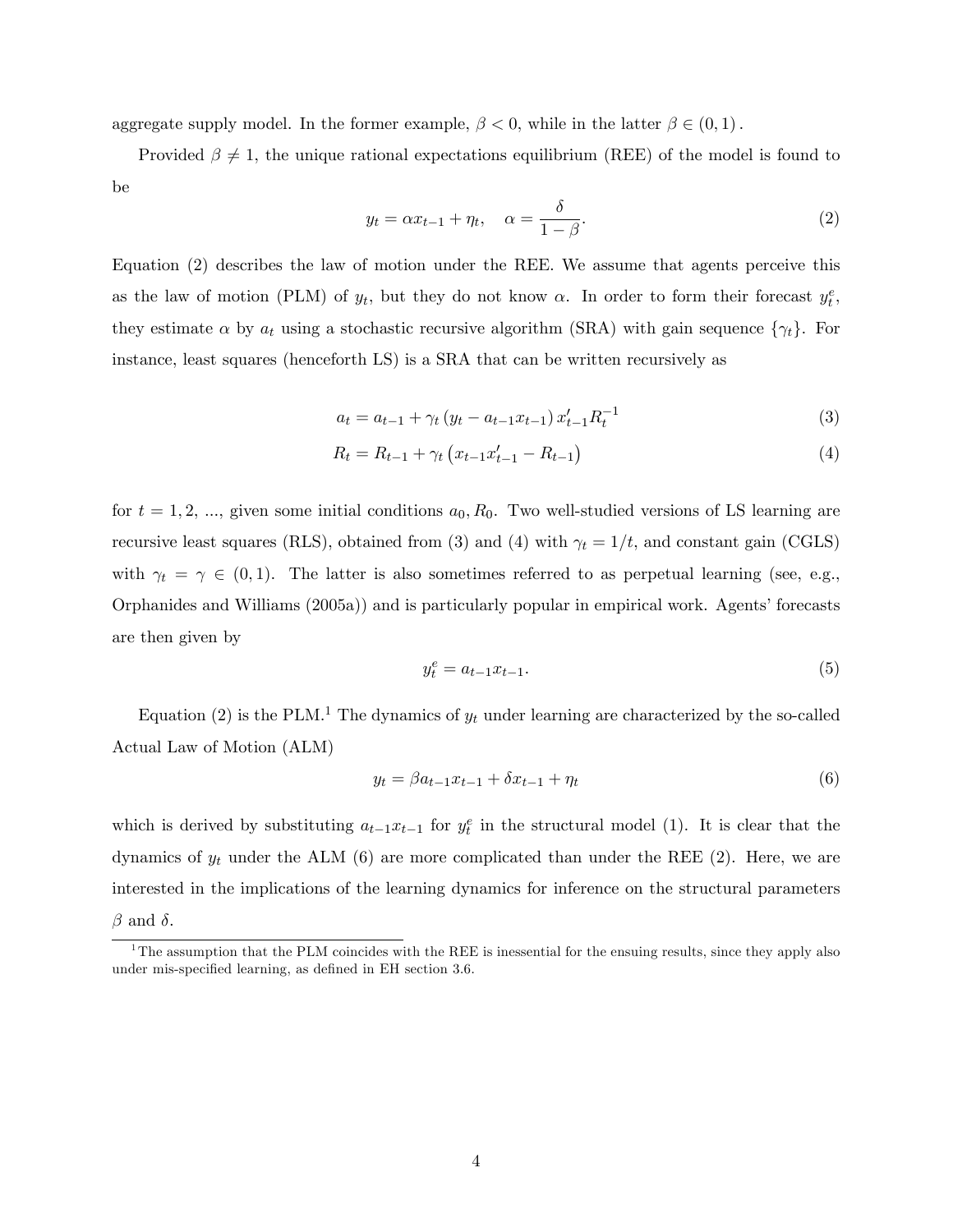We consider the ordinary least squares (OLS) estimator of  $(\beta, \delta)$ :<sup>2</sup>

$$
\begin{pmatrix}\n\hat{\beta} - \beta \\
\hat{\delta} - \delta\n\end{pmatrix} = \underbrace{\left[ \begin{pmatrix}\n\sum_{t=1}^{T} a_{t-1}^{2} x_{t-1}^{2} & \sum_{t=1}^{T} a_{t-1} x_{t-1}^{2} \\
\sum_{t=1}^{T} a_{t-1} x_{t-1}^{2} & \sum_{t=1}^{T} x_{t-1}^{2}\n\end{pmatrix}}_{A_{T}} \right]^{-1} \underbrace{\left( \begin{pmatrix}\n\sum_{t=1}^{T} a_{t-1} x_{t-1} \eta_{t} \\
\sum_{t=1}^{T} x_{t-1} \eta_{t}\n\end{pmatrix}}_{b_{T}}.
$$
\n(7)

Consistency and asymptotic normality of  $\hat{\beta}, \hat{\delta}$  require that the matrix  $A_T$ , scaled appropriately, should be invertible with probability (approaching) one. This is the rank condition for the identification of  $\beta$ ,  $\delta$ . To establish asymptotic normality at rate  $\sqrt{T}$ , we need conditions that guarantee  $T^{-1}A_T$  converges in probability to a nonstochastic and invertible matrix and that the process  $T^{-1/2}b_T$  in equation (7) satisfies a central limit theorem. Under these conditions, the OLS estimator  $\hat{\beta}, \hat{\delta}$  and the associated t statistics are asymptotically normal, and the Wald statistics are asymptotically  $\chi^2$ , under the null hypothesis. So, our question of interest is whether these asymptotic results hold and whether they provide a good approximation to the distributions of the statistics in finite samples.

We start by reporting some Monte Carlo simulations on the distribution of OLS estimators and test statistics for the model (1). For simplicity, we make the regressor  $x_{t-1}$  in the model a scalar constant, i.e.,  $x_{t-1} = 1$ , and we normalize the true value of the coefficient  $\delta$  to zero. Figures 1 and 2 show, for samples of size 100; 1000 and 10000 observations, the densities of the OLS estimators  $\widehat{\beta}, \widehat{\delta}$ , and compare those densities to normal approximations. It is clear from those pictures that the normal distribution provides a very poor approximation to the sampling distribution of the OLS estimators even for samples of 10000 observations. Similar results can be obtained for the distribution of the t statistics for  $\beta$  and  $\delta$  under the null hypothesis. Their distributions are nonnormal, and, in the case of the t statistic for  $\delta$ , even bimodal. The graphs are omitted for brevity.

The above results suggest that there appears to be some convergence to normality under CGLS. So, a relevant question is to look at how large the sample needs to be for the asymptotic approximations to become accurate. We answer this question by looking at the distance of the distribution of the Wald statistic on  $\beta$  (the square of the t statistic) under the null, from its asymptotic distribution which is  $\chi^2(1)$ . We shall use the Kolmogorov-Smirnov statistic for equality of two distributions as a measure, and formal test, of the quality of the asymptotic approximation.<sup>3</sup> Table 1 reports the

<sup>&</sup>lt;sup>2</sup>This is also the maximum likelihood estimator under Gaussian and homoskedastic innovations  $\eta_t$ .

 $3$ The Kolmogorov-Smirnov statistic is equal to the maximum absolute difference between two distribution functions  $F_1, F_2$ , over all the points of support in the sample, scaled by the square root of the sample size. Its use in measuring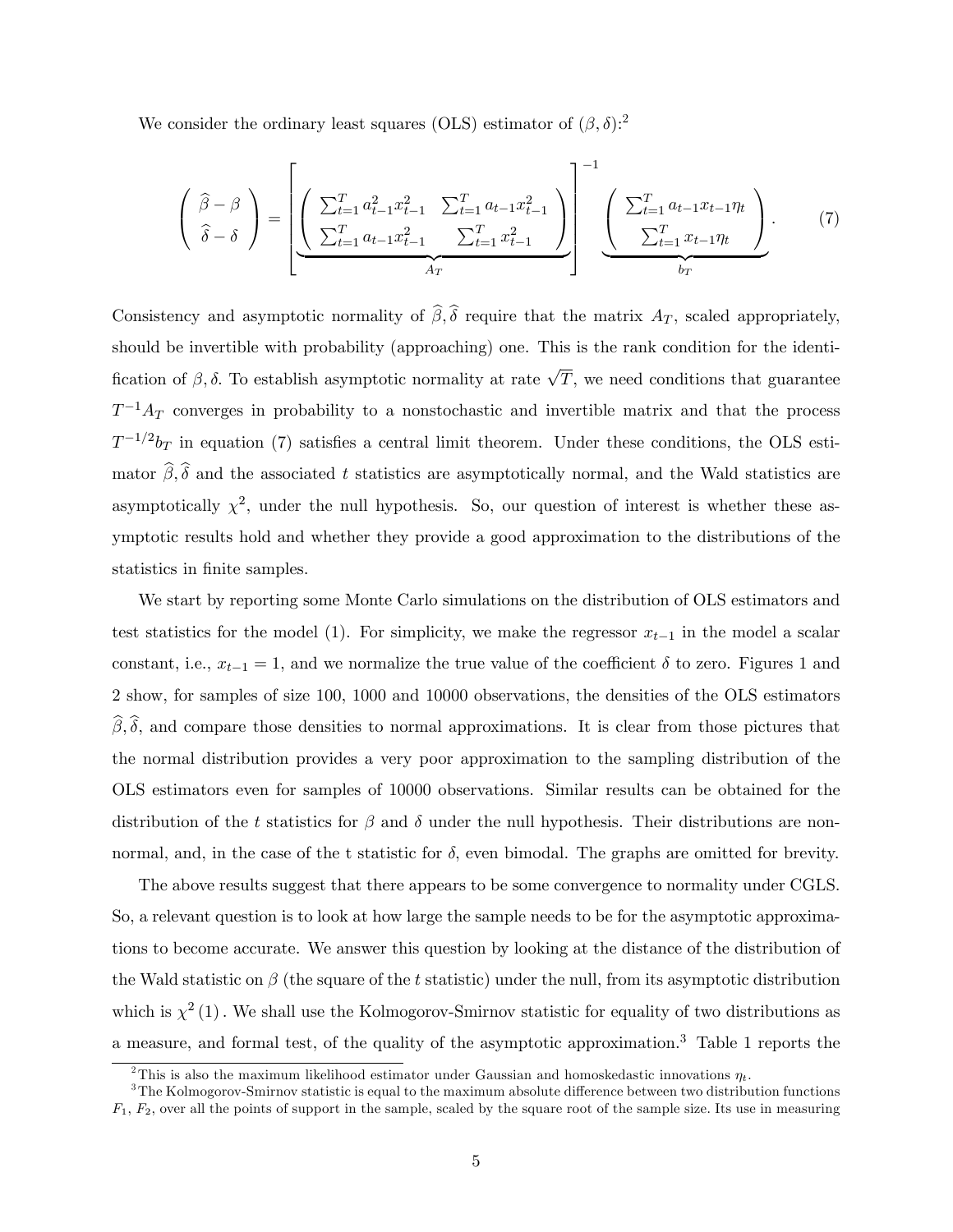

Figure 1: Densities of OLS estimators of the coefficients of model  $y_t = \beta y_t^e + \delta + \eta_t$ , under recursive least squares learning, for samples of size  $T = 100, 1000, 10000$ .  $\eta_t$  is Gaussian white noise with unit variance,  $\beta = 0.9$  and  $\delta = 0$ . The number of MC replications is 10000.



Figure 2: Densities of OLS estimators of the coefficients of model  $y_t = \beta y_t^e + \delta + \eta_t$ , under constant gain least squares learning, for samples of size  $T = 100, 1000, 10000$ .  $\eta_t$  is Gaussian white noise with unit variance,  $\beta = 0.9$ ,  $\delta = 0$  and  $\gamma = 0.02$ . The number of MC replications is 10000.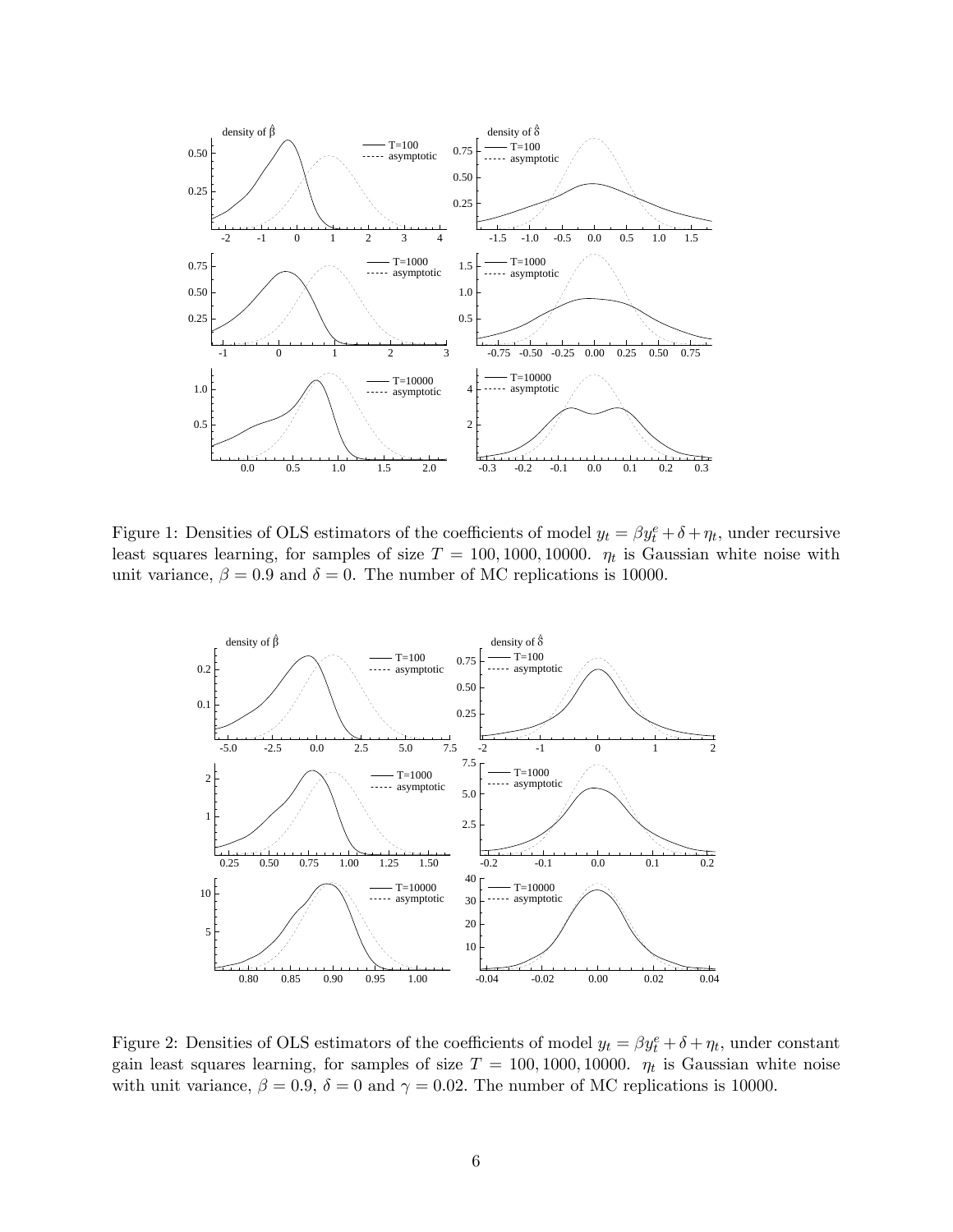|      | $0.01\,$            | 0.05                |                 |
|------|---------------------|---------------------|-----------------|
|      |                     |                     |                 |
| 0.90 | $100 \times 10^{3}$ | $30\times10^3$      | $5 \times 10^3$ |
| 0.95 | $170 \times 10^{3}$ | $50\times10^3$      | $20\times10^3$  |
| 0.99 | $500 \times 10^{3}$ | $170 \times 10^{3}$ | $80\times10^3$  |

Table 1: The table reports the minimum sample size  $T$  that is needed for the distribution of the Wald statistic on  $\beta$  not to be significantly different from  $\chi^2(1)$  at the 5% level according to the Kolmogorov-Smirnov test. The model is  $y_t = \beta y_t^e + \delta + \eta_t$ , under constant squares learning with gain parameter  $\gamma$ .  $\eta_t$  is Gaussian white noise with unit variance,  $\delta = 0$  and learning is initialized at zero. T is incremented by 100 up to 10000, and by 10000 thereafter. The number of Monte Carlo replications is 10000.

smallest sample sizes that are needed for the distribution of the Wald statistic to be approximately  $\chi^2$  (1), for different values of  $\beta$  and the gain parameter  $\gamma$ . It is noteworthy that when  $\beta = 0.99$  and  $\gamma = 0.01$ , the required sample size is half a million observations!

We now show that these non-standard distributions are the result of identification problems and persistence in the data, taking each explanation in turn.

### 2.1 Identification

It is immediately obvious from equation (2) that the parameters  $\beta$  and  $\delta$  are not separately identified under rational expectations. One way to see this identification problem is to observe that, under the REE, the regressor  $y_t^e$  is perfectly collinear with the regressors  $x_{t-1}$ . In contrast, under learning,  $y_t^e = a_{t-1}x_{t-1}$ , and this breaks the perfect collinearity with  $x_{t-1}$  as long as  $a_{t-1}$  varies with t. So, learning *improves* the identifiability of the structural parameters relative to the REE.

The above discussion shows that the identification of the structural parameters  $\beta$  and  $\delta$  hinges upon the behavior of  $a_t$ . The latter is a well-studied problem in the learning literature. For the simple model (1) with  $x_t = 1$ , it can be shown that provided  $\beta < 1$ , agents' estimator  $a_t$  converges to  $\alpha$  under RLS learning with probability one, see Evans and Honkapohja (2001, Theorem 2.1). Hence, the regressors  $y_t^e = a_{t-1}x_{t-1}$  and  $x_{t-1}$  in (1) become perfectly collinear in large samples,<sup>4</sup> and this is an example of a phenomenon known in econometrics as near multicollinearity, see, e.g., Judge et al (1985). In other words, under RLS the identification of the coefficients  $\beta$  and  $\delta$  breaks down, and this explains the lack of convergence of the OLS estimators shown in Figure 1.

the quality of asymptotic approximations is common in econometrics, see, e.g., Staiger and Stock (1997).

<sup>&</sup>lt;sup>4</sup>This is also true if  $a_t$  converges to some value other than  $\alpha$ , as in the case of self-confirming equilibria under mis-specified learning.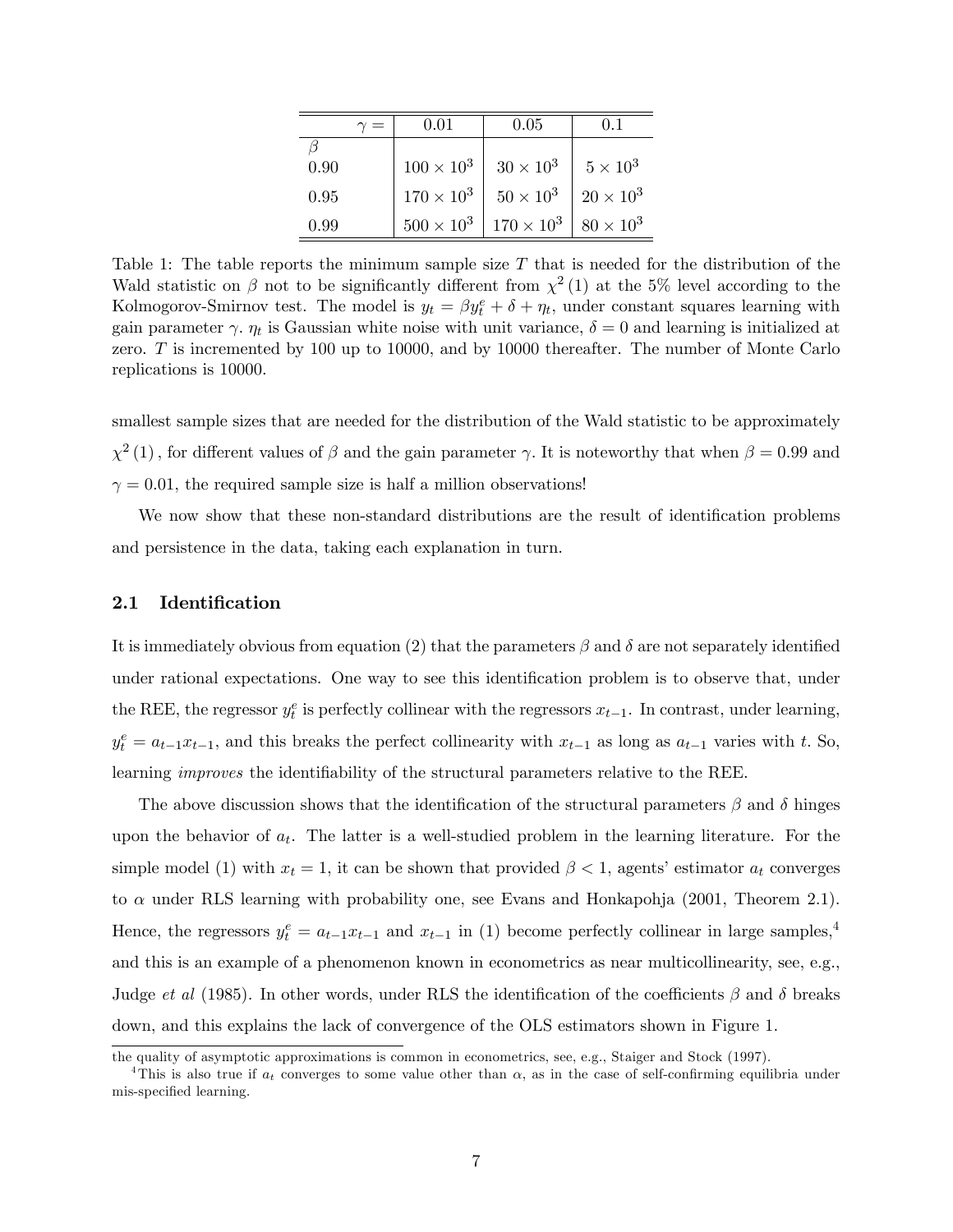The conditions under which RLS learning converges to the REE (or to some other self-confirming equilibrium under misspecification of the PLM) are referred to as E-stability conditions. These are restrictions on the structural parameters, e.g.,  $\beta$  < 1 in the cobweb model (1), and regularity assumptions on the process  $x_t$ , see, e.g., Fourgeaud, Gourieroux, and Pradel (1986). Thus, we see that when the structural parameters of the model are not identified under the REE, RLS will lead to weak identification when the E-stability conditions hold.

With constant gain learning, it is well-known that  $a_t$  does not converge to a nonstochastic limit. Evans and Honkapohja (2001, chapter 7) discuss the behavior of  $a_t$  under constant gain learning for a large class of SRAs that includes CGLS as a special case. They show that when the constant gain parameter  $\gamma$  is small and  $\beta < 1$ ,  $a_t - \alpha = O_p(\gamma^{1/2})$ . Hence, it is clear that if we let  $\gamma$  tend to zero, there will be near multicollinearity in equation (1). This situation is in fact empirically relevant, because researchers are often interested in estimating the dynamics of the economy when there are only small departures from rational expectations, i.e., when  $\gamma$  is small (e.g., Milani 2007).

When  $\gamma$  is bounded away from zero, the multicollinearity problem disappears. This explains why in Figure 2 there appeared to be convergence under CGLS, since  $\gamma$  was kept fixed as we increased T. In fact, since the variability of  $a_t$  is increasing in  $\gamma$ , and since the accuracy with which the coefficients  $\beta$ ,  $\delta$  in (1) can be estimated is positively related to the variability of the regressors, other things equal, the parameters will be better identified (i.e., more accurately estimable) the higher is  $\gamma$ . In other words, under constant gain learning, identification improves as the speed of learning decreases. An illustration of this point is provided by simulations reported in section 3 below in the context of a forward-looking model, where it is shown that, for inference on the structural parameters, the gain parameter plays a role similar to the sample size.

In models that are identified by exclusion restrictions, and typically estimated by instrumental variables, decreasing or small constant gain learning leads to the problem of 'weak instruments', as it was defined by Staiger and Stock (1997). To see this, consider a model with non-predetermined regressors  $x_t$ :

$$
y_t = \beta y_t^e + \delta x_t + \eta_t \tag{8}
$$

Under the assumption that  $E_{t-1}\eta_t = 0$ , the parameters  $(\beta, \delta)$  in equation (8) can be estimated by instrumental variables regression, using any variables known at data  $t - 1$  as instruments. Now, observe that the REE of (8) is given by

$$
y_t = \alpha E_{t-1} x_t + \eta_t, \quad \alpha = (1 - \beta)^{-1} \delta \tag{9}
$$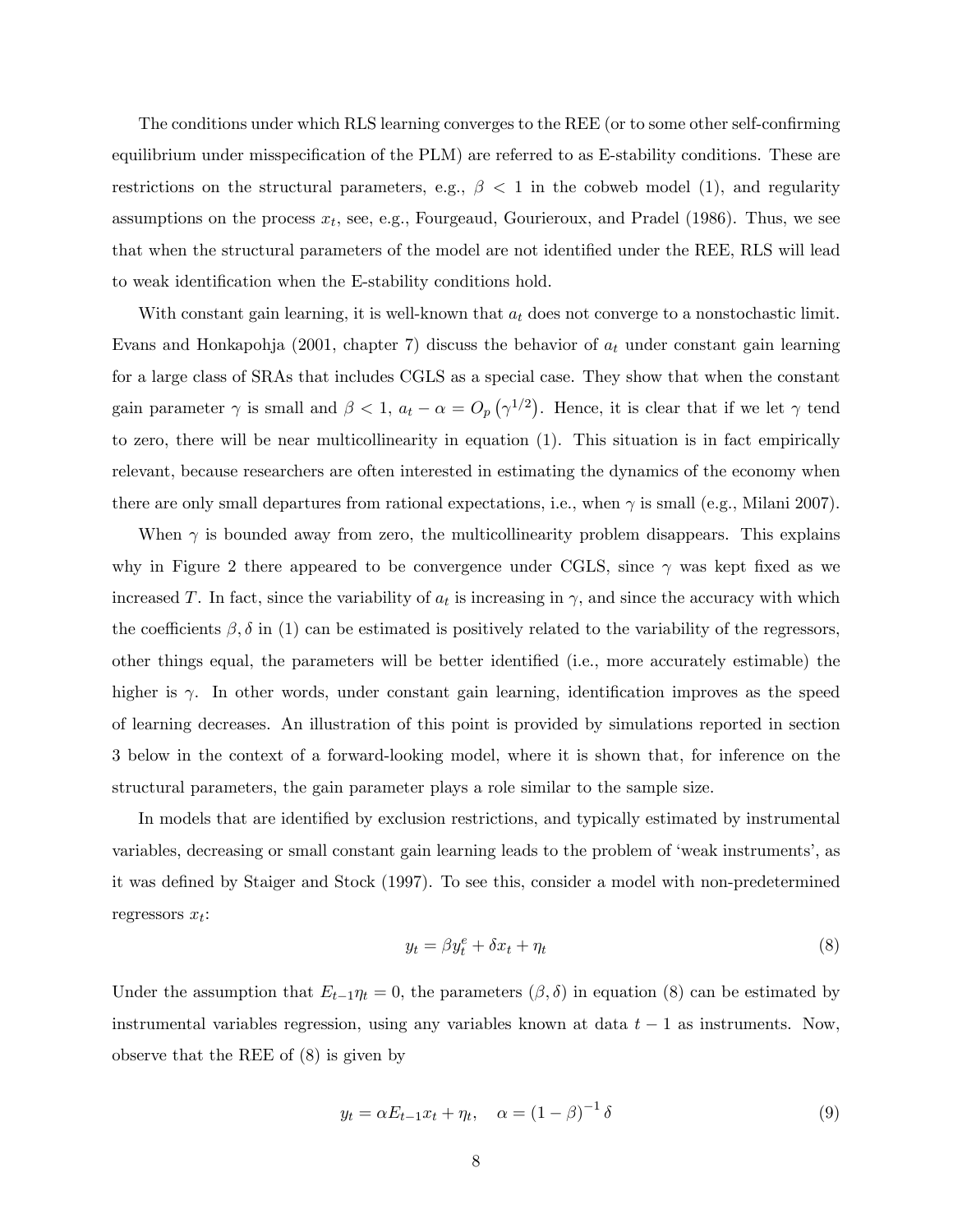so it is clear that  $(\beta, \delta)$  are not identified under RE. Let  $z_t$  denote the set of instruments for predicting  $x_t$  and suppose that  $E_{t-1}x_t = \kappa z_t$ . Assume agents' forecasts are given by  $y_t^e = \phi_t z_t$ , where  $\phi_t$  is a recursive estimate of  $\phi$ . By equation (9), the RE forecast is  $\alpha \kappa z_t$ , and, if  $\phi_t$  converges to  $\alpha \kappa$ , then  $y_t^e = \alpha \kappa z_t + O_p(\gamma_t)$ , i.e., it is asymptotically collinear with the projection of  $x_t$  on the instruments  $z_t$ . Another way to put this is that the covariance matrix between the regressors  $(y_t^e, x_t)$  and the instruments  $z_t$  becomes rank deficient as the gain parameter goes to zero.

## 2.2 Persistence

Next, we turn to the issue of persistence of the data under learning dynamics. We first observe that in the simple model (1) the persistence of  $y_t$  and  $y_t^e$  under the REE (2) is determined solely by the dynamics of the driving process  $x_t$ , but learning adds further dynamics to  $y_t$  independently of  $x_t$ . Thus, we need to examine how much persistence learning generates, and what implications this has for inference on the structural parameters.

We shall focus our discussion on CGLS learning, since it is more relevant empirically than RLS learning. To keep the exposition simple, we discuss only the case in which the regressor  $x_t$  is a scalar constant, because in that case, the ALM reduces to a linear time series model, which most readers are familiar with. Even though our analysis can be generalized to allow for stochastic and multiple regressors, such extensions do not add any new insights to our understanding of the problem. Moreover, the asymptotic approximations we derive below are only used to explain why standard asymptotic theory fails, as we saw in figure 2 above, and they are not used to propose solutions to the problem of inference. The solution we propose in the next section is, in fact, quite general, and does not rely on any non-standard asymptotic theory.

When  $x_t = 1$  in model (1), it follows that  $R_t = 1$  for all t in (4), and the SRA reduces to  $a_t = a_{t-1} + \gamma (y_t - a_{t-1})$ . Substituting for  $y_t$  using (1) and the fact that  $y_t^e = a_{t-1}$ , the law of motion for  $a_t$  can be written as a first-order autoregression with autoregressive coefficient  $1-(1-\beta)\gamma$  and scale parameter  $\gamma$ :

$$
a_t - \alpha = (1 - (1 - \beta)\gamma)(a_{t-1} - \alpha) + \gamma\eta_t, \quad t = 1, 2, ... \tag{10}
$$

Hence, when  $\beta < 1$  and  $\gamma > 0$ , the process  $a_t$  is ergodic and admits a stationary solution, and this implies that the asymptotic distribution theory for OLS estimators and Wald tests is standard.

Now, let us consider what happens when the gain parameter,  $\gamma$ , is small. To approximate the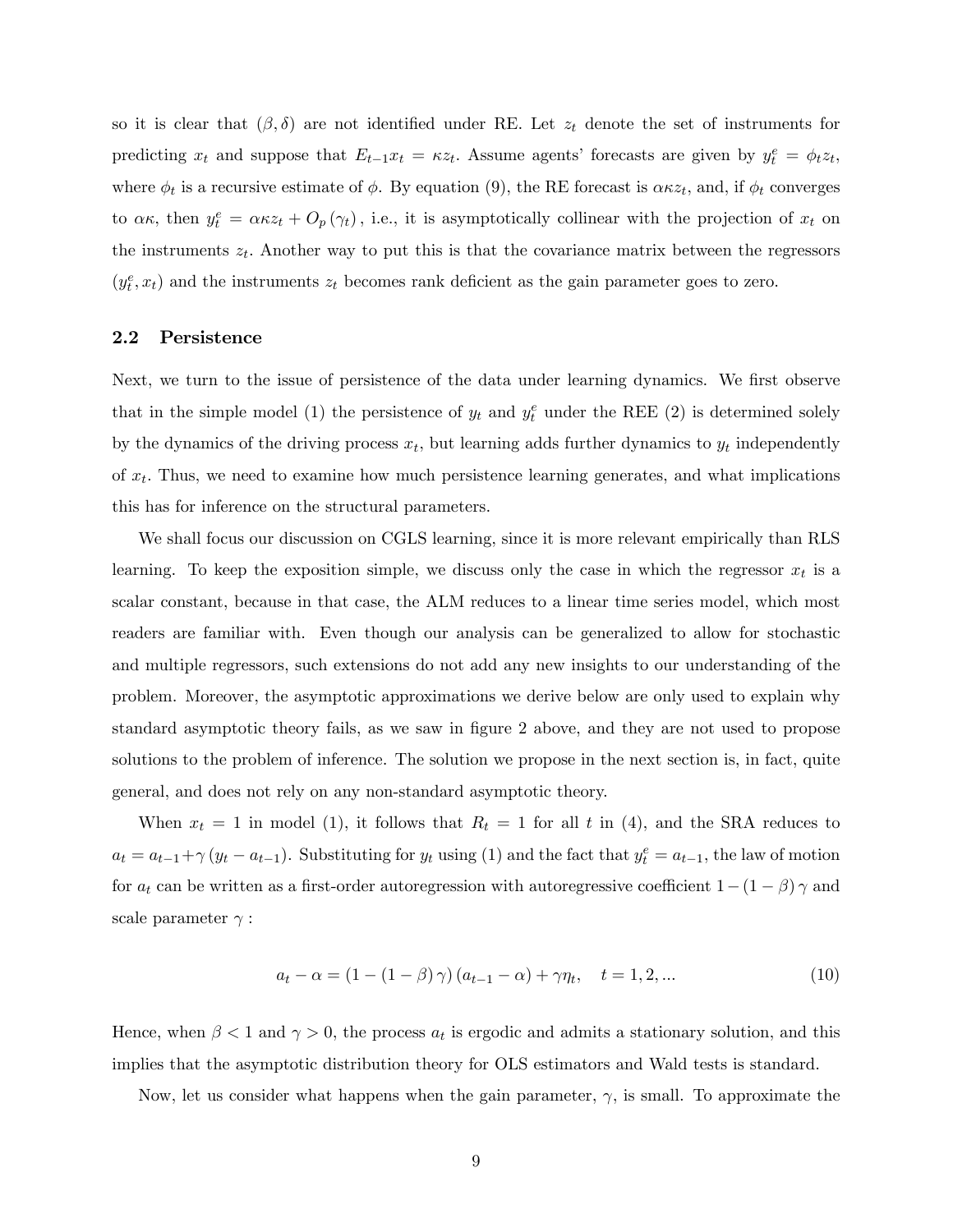distribution of the stochastic process  $a_t$  and the OLS estimators in (7), we let  $\gamma$  lie in a neighborhood of zero, i.e., we set  $\gamma = O(T^{-\nu})$ , with  $\nu > 0$ . We also let  $\beta = 1 - O(T^{-\omega})$  in order to characterize the situation in which  $\beta$  is close to one, which is often empirically relevant, e.g., when  $\beta$  is a discount factor. This approach leads to local asymptotic approximations, which have been used effectively to characterize the behavior of nearly integrated autoregressive processes. Note that the standard autoregression with a near unit root, see Chan and Wei (1987) and Phillips (1987), is a special case of the model (10) with  $1 - \beta = O(T^{-1})$  and  $\gamma$  fixed. However, since  $\gamma$  also affects the variance of the innovation to  $a_t$  through the term  $\gamma \eta_t$  in (10), when  $\gamma \to 0$ , the present problem is different from the nearly integrated autoregressive model studied in the literature. e.g., in Phillips (1987), because  $a_t$  here is  $O_p(1)$  rather than  $O_p(\sqrt{T})$ . This has implications for the rate of convergence of the OLS estimators of  $\widehat{\beta}$  and  $\widehat{\delta}$  that we discuss below.

Different choices of the rates  $\nu$  and  $\omega$  at which  $\gamma$  and  $1-\beta$  go to zero with T, respectively, give rise to alternative local asymptotic approximations to the behavior of  $a_t$  and of the OLS estimators  $\widehat{\beta}, \widehat{\delta}$ . We shall discuss here only the case  $\nu = \omega = 1/2$ , since this localization was found to give the best approximation to the Önite sample distributions.:The results are given in the following proposition.

**Proposition 1** Consider the stochastic process  $a_t$  that satisfies equation (10) with initial condition  $a_0$ . Suppose  $(1 - \beta) \gamma = 1 - e^{\phi/T}$  and  $\gamma = \psi/\sqrt{T}$  with  $\phi < 0$  and  $\psi > 0$ , and let [Tr] denote the integer part of Tr, for  $0 \le r \le 1$ . Then, as  $T \to \infty$ 

$$
a_{[Tr]} \Rightarrow \alpha + e^{\phi r} (a_0 - \alpha) + \psi \sigma_\eta J_\phi (r) \stackrel{def}{=} K_{\psi, \phi} (r)
$$
 (11)

where  $J_{\phi}(r)$  is an Ornstein-Uhlenbeck diffusion with parameter  $\phi$  and  $J_{\phi}(0) = 0$ , driven by the standard Brownian motion W (r). Moreover, the asymptotic distribution of the OLS estimators  $\widehat{\beta}$ ,  $\widehat{\delta}$  defined in equation (7) with  $x_t = 1$  is

$$
\begin{bmatrix}\n\sqrt{T}\left(\widehat{\beta}-\beta\right) \\
\sqrt{T}\left(\widehat{\delta}-\delta\right)\n\end{bmatrix} \Rightarrow \begin{bmatrix}\n\int_0^1 K_{\psi,\phi}^2(r) dr & \int_0^1 K_{\psi,\phi}(r) dr \\
\int_0^1 K_{\psi,\phi}(r) dr & 1\n\end{bmatrix}^{-1} \begin{bmatrix}\n\sigma_\eta \int_0^1 K_{\psi,\phi}(r) dW(r) \\
\sigma_\eta W(1)\n\end{bmatrix}.
$$
\n(12)

In the above result, the parameters  $\phi$  and  $\psi$  measure, respectively, the distance of the autoregressive root from unity and of the gain parameter from zero, relative to the sample size. The Ornstein-Uhlenbeck diffusion is a continuous time autoregressive process whose persistence is inversely related to  $\phi$ , where the limiting case  $\phi = 0$  corresponds to a random walk. Proposition 1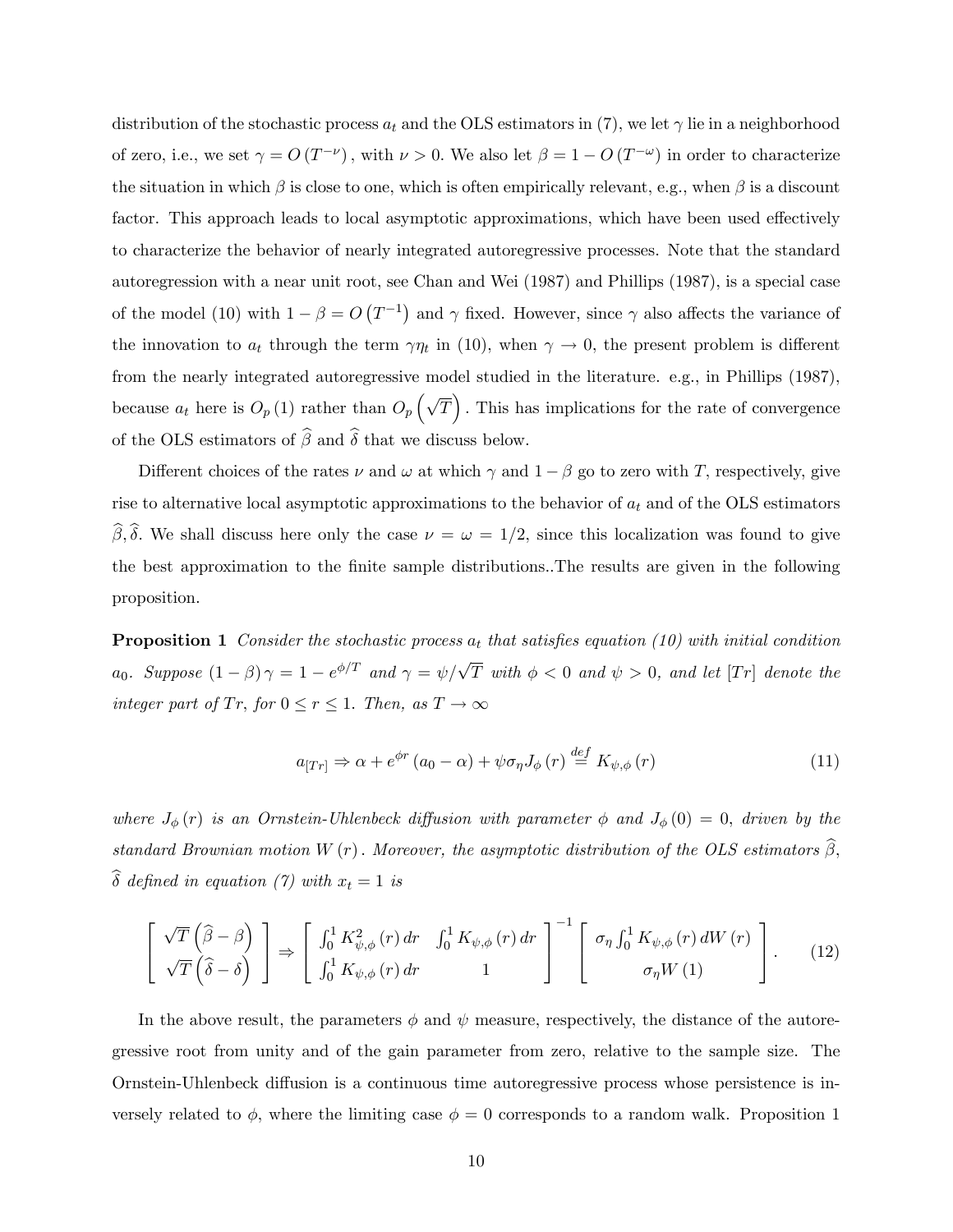

Figure 3: Densities of the OLS estimators for  $\beta$  and  $\delta$  in a sample of size  $T = 100$  (solid lines), local asymptotic approximations given by expression (??) (dotted lines) and normal asymptotic approximation (dashed lines). The model is  $y_t = \beta y_t^e + \delta + \eta_t$  with CGLS with parameter  $\gamma = 0.02$ , and  $\beta = 0.99$ ,  $\delta = 0$ , and learning is initialized at  $a_0 = 1$ . The number of MC replications is 10000.

therefore shows that the persistence in  $a_t$  is increasing the closer is  $(1 - \beta)$   $\gamma$  to zero. We also notice that  $a_t$  is not ergodic, since it does not converge to its stationary distribution for arbitrary initial condition  $a_0$ .

Regarding the asymptotic distribution of the OLS estimators, we see that it is non-normal. This is because the second moment matrix of the regressors does not converge to a non-stochastic limit, and the moment conditions involving the persistent regressor  $a_{t-1}$  do not satisfy a normal central limit theorem. In the special case  $\alpha = a_0 = 0$ , the distribution of the OLS estimator given by the right-hand side of equation (12) corresponds almost exactly to the local-to-unit root approximation in the model considered by Phillips (1987) and the resulting distribution is of the Dickey-Fuller type, i.e. skewed towards negative values. Yet, contrary to the pure unit-root case,  $\widehat{\beta}$  does not converge faster than at rate  $\sqrt{T}$ . This is because of the dampening effect of a vanishing  $\gamma$  on the variance of the regressor  $a_{t-1}$ , which we mentioned earlier.

Figure 3 shows that the local asymptotic distribution given by the right-hand side of expression (12) provides a very accurate approximation to the Önite sample distribution of the OLS estimators (7) for a sample of size  $T = 100$  and for  $\beta = 0.99$  and  $\gamma = 0.02$ , for which the standard fixedparameter asymptotic approximation is poor. The approximation is also very good for other values of  $\beta$  and  $\gamma$ , the results being omitted for brevity.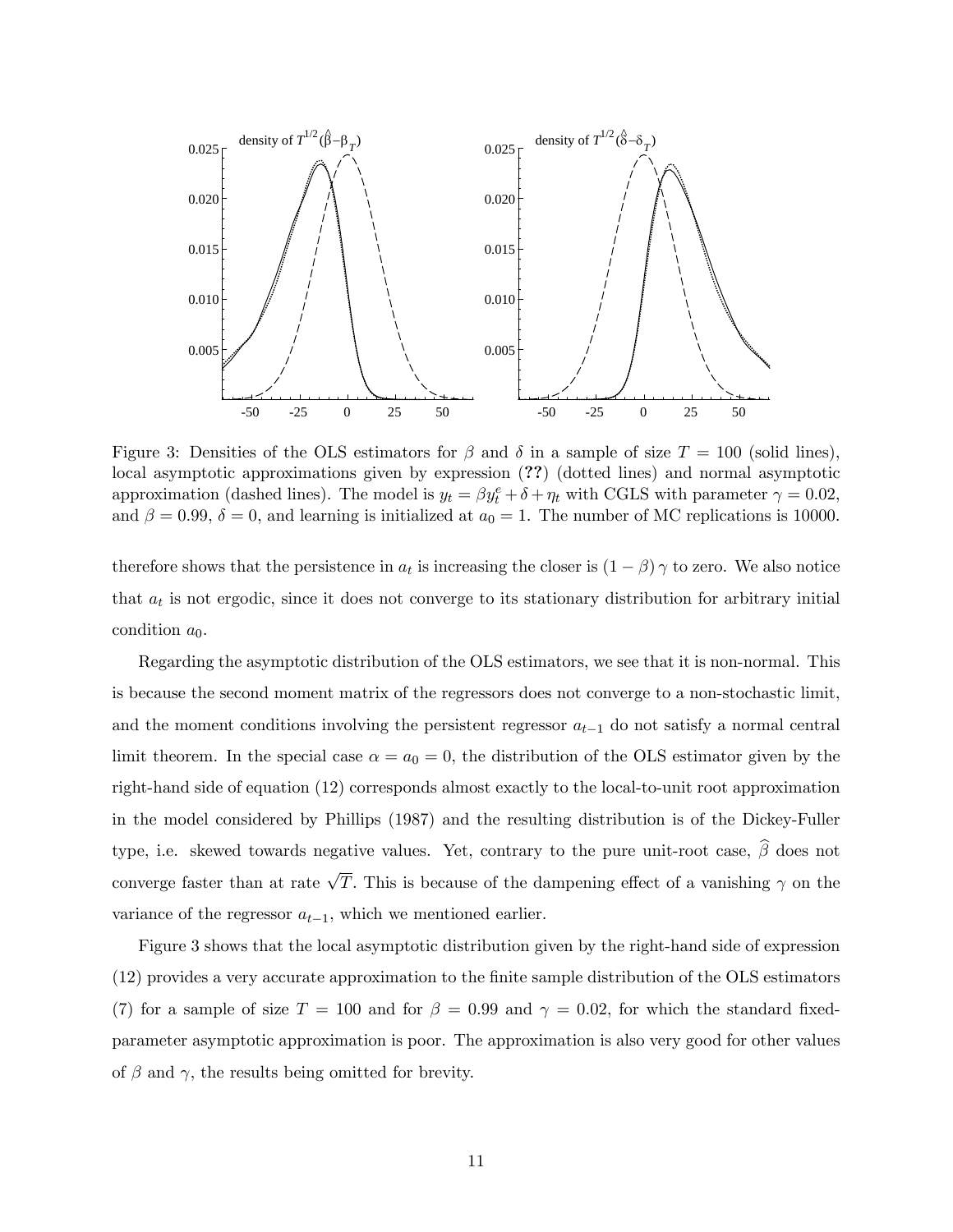## 3 Robust inference using the Anderson-Rubin statistic

The previous section showed that weak identification and persistence of the regressors in models with learning render inference using conventional test statistics, such as the Wald statistic, unreliable. In this section, we propose a test statistic whose asymptotic distribution under the null is  $\chi^2$ -distributed without any assumptions on identification or weak dependence in  $y_t$ . Hence, inference based on this statistic is fully robust to violations or near violations of these conditions. The proposed method is an application of the Anderson and Rubin (1949) statistic, which has been recently revived by the weak instruments literature, see Dufour (1997), Staiger and Stock (1997). The exact Anderson-Rubin (AR) statistic applies to a linear instrumental variable model with strongly exogenous instruments and Gaussian independently and identically distributed (i.i.d.) data, but Stock and Wright (2000) extended it to nonlinear models with dependent and heterogeneous data that are estimable by the generalized method of moments (GMM), under mild regularity conditions. Here we show how to obtain versions of the AR statistic for which the regularity conditions in Stock and Wright (2000) can be verified for models with learning. For a detailed description of the Anderson-Rubin statistic, the reader is referred to the excellent surveys of Stock et al. (2002), Dufour (2003) and Andrews and Stock (2005).

The main drawback of the AR test is that it is less powerful than the Wald test of  $H_0$  when the regularity conditions for the latter hold, so the AR test trades of power for robustness, see Andrews and Stock (2005). Moreover, in linear models with i.i.d. data and a single endogenous regressor, Andrews, Moreira, and Stock (2006) show that another identification-robust statistic, known as the conditional likelihood ratio (CLR) statistic proposed by Moreira (2003), dominates the AR statistic in terms of power. Unfortunately, neither this, nor the score statistic proposed by Kleibergen (2005) can be used when the regressors or the instruments are highly persistent, because the conditions under which their asymptotic distribution was derived, see (Kleibergen, 2005, Assumption 1), cannot be verified. In fact, for the model we examined in the previous section, we saw that those conditions do not hold. However, we can still make valid inference using the AR statistic because the conditions for its validity are milder than those for the CLR and the score statistic.

Consider a generic model defined by the equation  $h(Y_t; \theta_0) = \eta_t$ , where  $Y_t$  denotes the data,  $\theta$  is a vector of parameters, and  $\eta_t$  is an unobserved process, which could be a vector, e.g., in a multipleequation model. Identifying assumptions are usually placed on the dynamics of the disturbance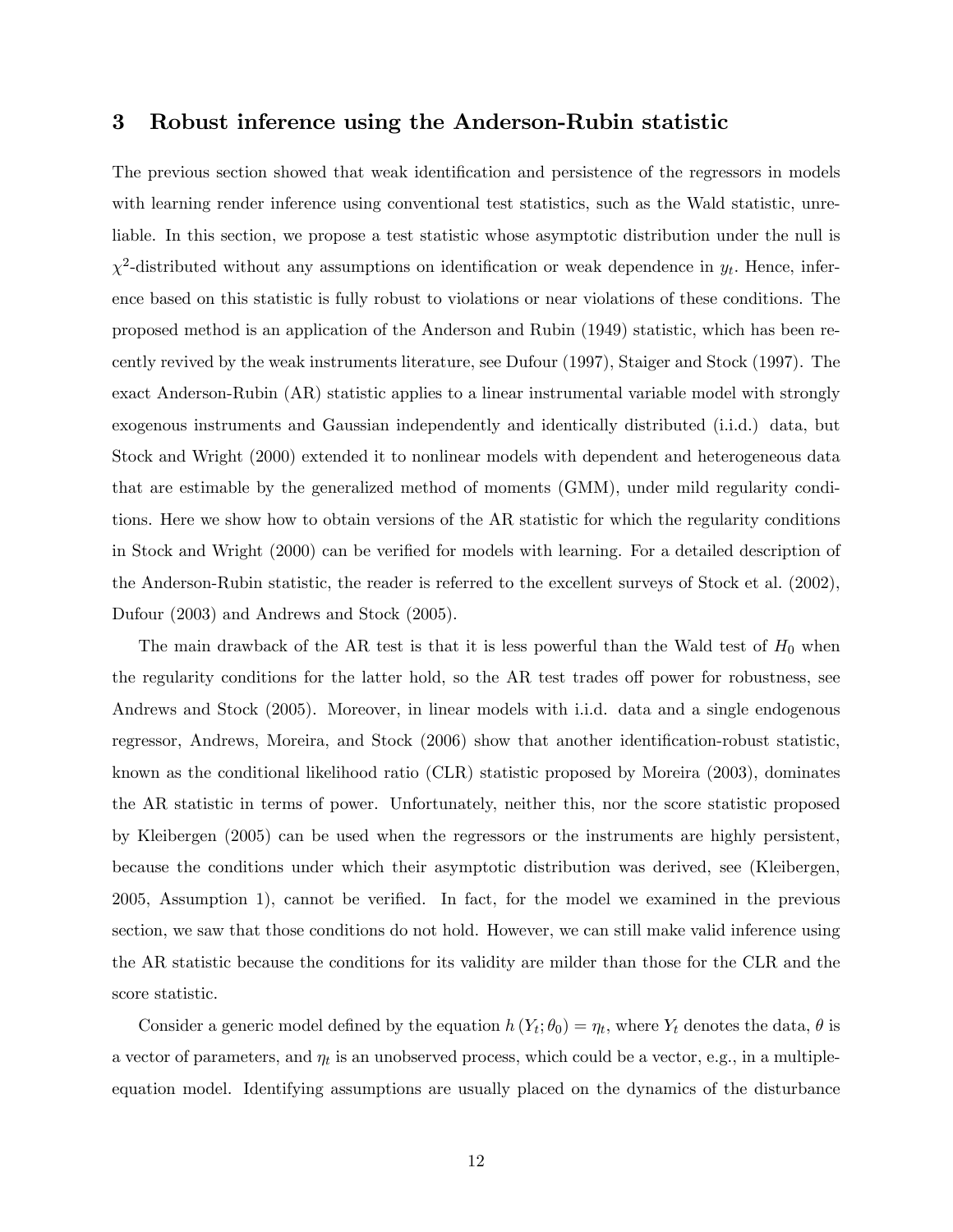term, e.g.,  $E_{t-1}\eta_t = 0$  whenever  $\eta_t$  is a shock. The model discussed in the previous section, see equation  $(1)$ , fits in this framework, as do many popular dynamic stochastic general equilibrium models. Using the over-identifying assumption  $E_{t-1}\eta_t = 0$ , we can identify the parameters by the moment conditions  $EZ<sub>t</sub>h(Y<sub>t</sub>; \theta)$  for any vector of predetermined instruments  $Z<sub>t</sub>$ .

Consider now the problem of testing the hypothesis  $H_0$ :  $\theta = \theta_0$ , against  $H_1$ :  $\theta \neq \theta_0$ . Under the null hypothesis, the disturbances  $\eta_t$  of the model are identified by the function  $h(Y_t; \theta_0)$ . Hence,  $H_0$  implies  $H_0^*$ :  $EZ_t\eta_t = 0$ . The AR statistic for  $H_0$  is then the Wald statistic for testing the hypothesis  $H_0^*$ , which can be computed by running a regression of  $\eta_t$  (which is observable under  $H_0$ ) on  $Z_t$  and testing that the coefficients of  $Z_t$  are all zero, i.e.

$$
AR(\theta_0) = \frac{1}{T} \left( \sum_{t=1}^T \eta_t Z_t' \right) \widehat{V}_{Z\eta}^{-1} \left( \sum_{t=1}^T Z_t \eta_t \right)
$$
(13)

where  $\hat{V}_{Z\eta}$  is an estimator of the variance of  $T^{-1/2}\sum_{t=1}^{T} Z_t \eta_t$ , such as White's (1980) heteroskedasticity consistent estimator, which is consistent under the assumption  $E_{t-1}\eta_t = 0$  and some additional mild regularity conditions, see Nicholls and Pagan (1983).

Now, under the high level assumption that  $T^{-1/2} \sum_{t=1}^{T} Z_t \eta_t$  is asymptotically normal with zero mean, the distribution of the AR statistic is, in large samples,  $\chi^2(k)$  under  $H_0$ , where k is the dimension of the instrument vector  $Z_t$ . Stock and Wright (2000) discuss sufficient primitive conditions to establish this result, but when  $Z_t$  is highly persistent these conditions may not hold. As we saw in the previous section, limit theory involving the persistent regressor is nonstandard, and this has an impact on the  $AR$  statistic as well.<sup>5</sup> Therefore, to avoid having to work out special asymptotic theory for the AR statistic, we need to use in  $Z_t$  processes for which the asymptotic normality assumption for  $T^{-1/2} \sum_{t=1}^{T} Z_t \eta_t$  can be verified. This includes predetermined variables that are weakly dependent, but it excludes lags of the endogenous variable  $y_t$  or its forecast  $y_t^e$ , which depend on the recursive estimates  $a_t$ , and may therefore be highly persistent. In fact, a set of valid instruments is the lags of the disturbance  $\eta_t$ . This is motivated by the recent work of Gorodnichenko and Ng (2007), who suggested a similar approach for developing tests that are robust to misspecification in the detrending method used. Since  $\eta_t$  is a martingale difference sequence, the asymptotic normality of  $T^{-1/2} \sum_{t=j}^{T} \eta_t \eta_{t-j}$  can be established under mild conditions based on standard limit theory, see e.g., Hamilton (1994) or White (1984). So, by suitable selection

<sup>&</sup>lt;sup>5</sup>In the model we studied in section 2, we found that  $T^{-1/2} \sum_{t=1}^{T} a_{t-1} \eta_t \Rightarrow \sigma_{\eta} \int_0^1 K_{\psi,\phi}(r) dW(r)$ , which is nonnormal, see Proposition 1 and the Appendix.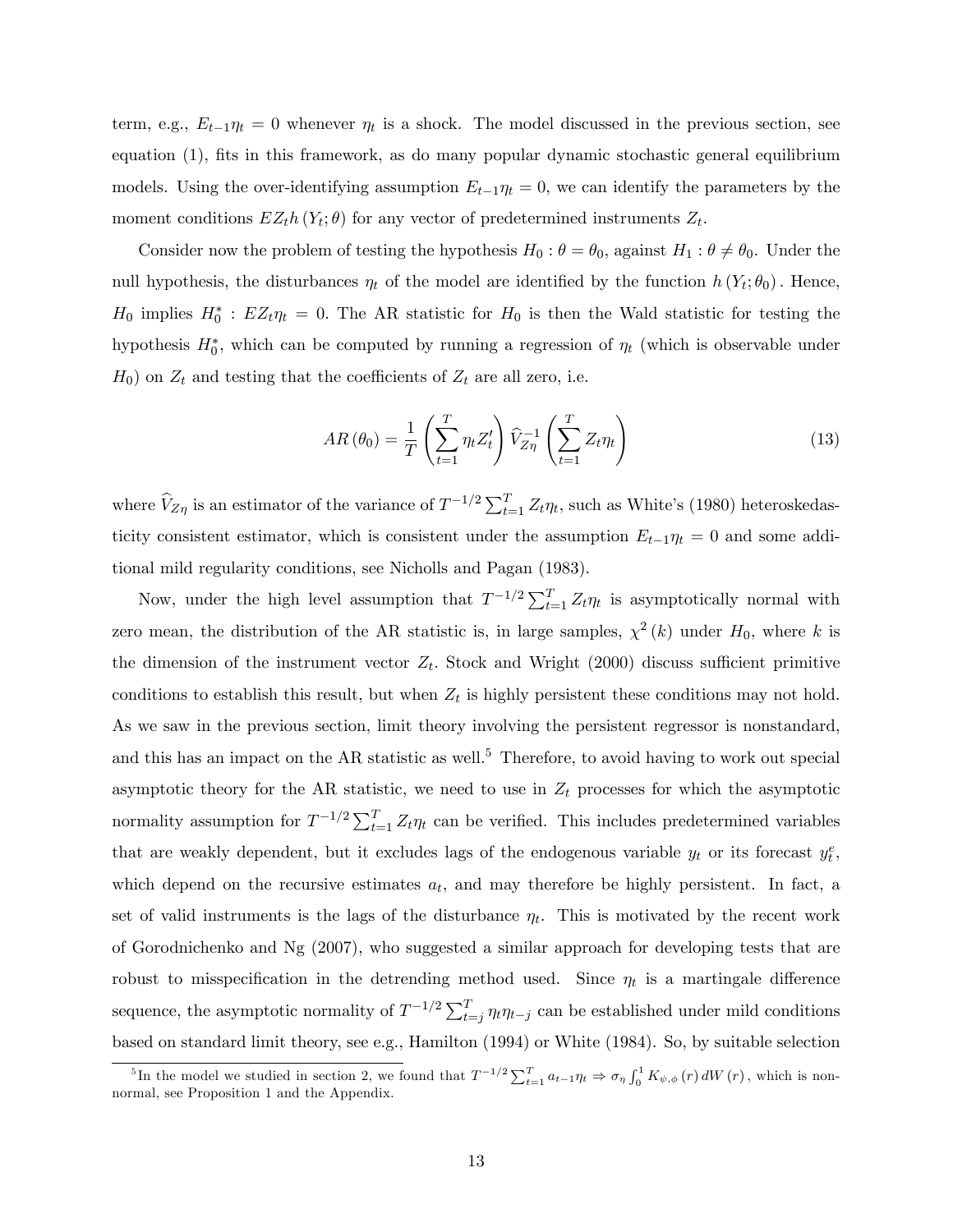of instruments and the use of the AR statistic, we have turned a difficult problem into a trivial one.

The above principle can be generalized to cover alternative assumptions on the time dependence of the disturbances. In particular, suppose that the shock  $\eta_t$  is assumed to be autocorrelated. Clearly, some structure must be placed on the autocorrelation of  $\eta_t$  for the model to be identified, as is true for any dynamic model that does not have only strictly exogenous regressors.<sup>6</sup> So, suppose one makes the (relatively common) assumption that shocks are autoregressive of order one, i.e.,  $\eta_t = \rho_\eta \eta_{t-1} + \varepsilon_t$ , where  $\varepsilon_t$  is now the underlying martingale difference process. The AR statistic (13) can be easily adapted to deal with this alternative specification. Simply run the regression of  $\eta_t$  on  $\eta_{t-1}, \ldots, \eta_{t-m}$  and any n additional instruments  $z_{2,t}$ , and compute the Wald test for the hypothesis that all coefficients, except that on  $\eta_{t-1}$  are equal to zero. Under mild assumptions,<sup>7</sup> the asymptotic distribution of this statistic will be  $\chi^2(m+n-1)$ . That reasoning can, of course, be extended to  $\eta_t$ following any other autoregressive moving average (ARMA) process, as one sometimes encounters in applied work, see e.g., Smets and Wouters (2007).

#### 3.1 Simulations

We evaluate the finite sample size and power properties of the proposed AR statistic and compare it to the Wald statistic, using simulations of the hybrid NKPC model of ináation. i.e. the model that we use in our empirical application in Section 4. The present section provides a brief summary of our simulation results which illustrate that our proposed method works well. Extensive simulation results are available on request.

The hybrid NKPC model with indexation takes the form

$$
\pi_t = \frac{\beta}{1 + \beta \varrho} \pi_{t+1}^e + \frac{\varrho}{1 + \beta \varrho} \pi_{t-1} + \frac{\lambda}{1 + \beta \varrho} x_t + \frac{\lambda}{1 + \beta \varrho} \varepsilon_t,\tag{14}
$$

where  $\pi_t$  denotes inflation,  $x_t$  is an observable forcing variable, and  $\varepsilon_t$  is a disturbance term. Details of the model are given in the next section. The observable forcing variable  $x_t$  is assumed to follow a second-order autoregressive process  $x_t = \rho_1 x_{t-1} + \rho_2 x_{t-2} + v_t$ , where the shocks  $\varepsilon_t, v_t$ are independently and jointly normally distributed with zero mean, and variance matrix  $E\varepsilon_t^2 = \sigma_{\varepsilon}^2$ ,

<sup>&</sup>lt;sup>6</sup>It is particularly true for models with expectations, such as dynamic stochastic general equilibrium models, see e.g., the examples discussed in Cochrane (2007a) and Beyer and Farmer (2007).

<sup>&</sup>lt;sup>7</sup>For example,  $\varepsilon_t$ ,  $z_{2,t}$  are stationary and ergodic with finite fourth moments and  $|\rho_{\eta}| < 1$ .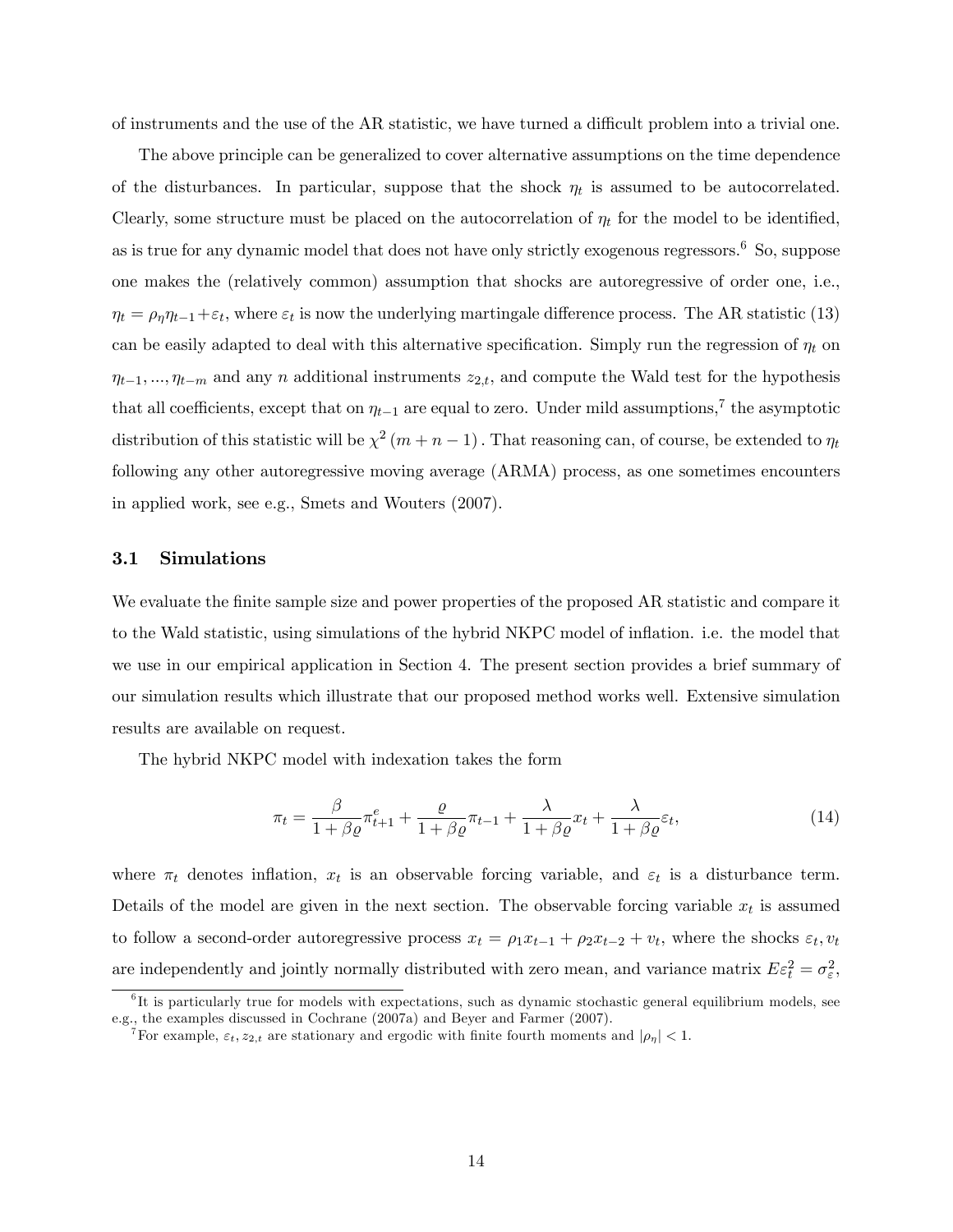$E\varepsilon_t v_t = \sigma_{\varepsilon v}$  and  $E v_t^2 = 1$ . The rational expectation of  $\pi_{t+1}$  is given by

$$
E(\pi_{t+1}|\pi_{t-1},...,x_t,x_{t-1},...) = \alpha_1 \pi_{t-1} + \alpha_2 x_t + \alpha_3 x_{t-1}
$$
\n(15)

where the parameters  $\alpha = (\alpha_1, \alpha_2, \alpha_3)'$  are functions of the structural parameters, see Mavroeidis (2005). We assume the PLM is given by (15), and  $\alpha$  is estimated by CGLS, so that  $\pi_{t+1}^e$  is given  $\rm{by:}^8$ 

$$
\pi_{t+1}^e = a_{1,t-1}\pi_{t-1} + a_{2,t-1}x_t + a_{3,t-1}x_{t-1} = a_{t-1}z_t.
$$

Our information assumptions and the fact that  $E_{t-1}\eta_t = 0$  imply that the parameters of equation (14) can be estimated by two stage least squares (2SLS) using predetermined variables as instruments. For the Wald statistic, we use the first two lags of  $\pi_t$  and  $x_t$  as instruments, while the AR statistic is computed using two lags of  $\eta_t$  and  $x_t$  as instruments. We also allow for an unrestricted constant in the estimation and we impose the restriction that  $\beta$  is known, as is common in applied work. With this restriction, the NKPC can be written in the following linear form:

$$
y_t = \varrho w_t + \lambda x_t + \varepsilon_t \tag{16}
$$

where  $y_t = \pi_t - \beta \pi_{t+1}^e$ ,  $w_t = \pi_{t-1} - \beta \pi_t$  are both endogenous regressors. The parameter values in the DGP are chosen so as to be representative of the estimates reported in the literature, e.g., Galí and Gertler (1999), while the parameters of the forcing variable  $x_t$  are calibrated to US data, see Mavroeidis (2005) for details.

We first compare the finite-sample distributions of the AR and Wald statistics for a joint test on  $\varrho$  and  $\lambda$  under the null with their  $\chi^2(4)$  and  $\chi^2(2)$  asymptotic counterparts, respectively, using the Kolmogorov-Smirnov statistic. Table 2 reports the results for different sample sizes  $T$ . The distribution of the AR statistic does not differ significantly from a  $\chi^2(4)$  for most sample sizes, while the opposite is true for the Wald statistic.

Next, we study the coverage probabilities of confidence intervals derived by inverting the Wald and AR statistics. Table 3 displays the actual coverage probabilities for the Wald test of  $H_0: \varrho = \varrho_0$ at nominal levels of  $\alpha = 75\%$ , 90%, 95% and 99%. For simplicity, we assume  $\lambda$  is known. The ARbased confidence sets have exact coverage, with only slight distortions in small samples. The Wald

<sup>&</sup>lt;sup>8</sup>In excluding  $\pi_t$  from the information set used to forecast  $\pi_{t+1}$  we follow the vast majority of the literature, in order to avoid the simultaneity induced by having  $\pi_t$  on both sides of the model (14). This informational assumption is used to simplify the simulations, and it actually makes no difference to the empirical results on the NKPC reported later.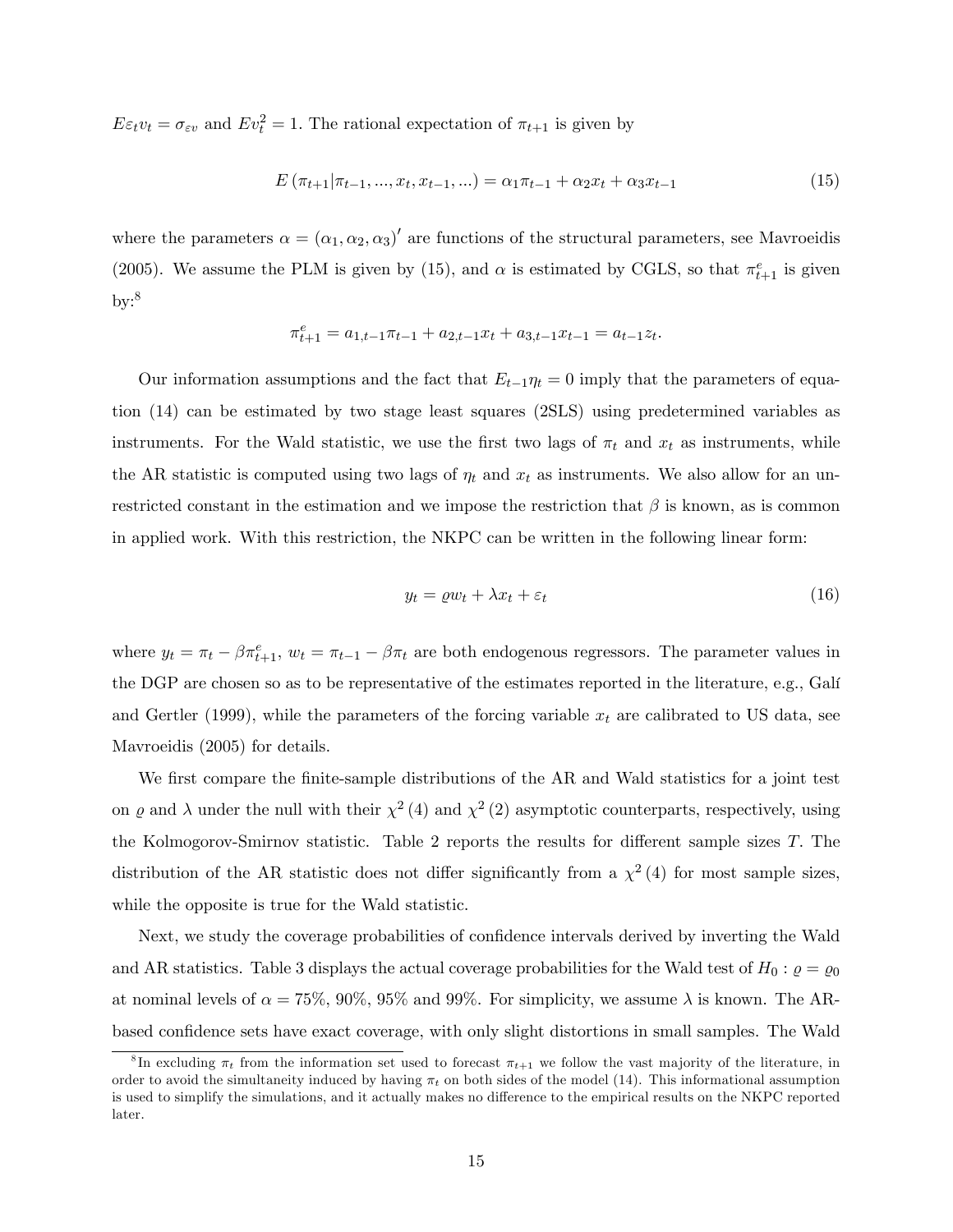| T     | Wald       | AR.        |
|-------|------------|------------|
| 100   | $0.2266**$ | $0.0194**$ |
| 200   | $0.1325**$ | 0.0101     |
| 400   | $0.0906**$ | 0.0093     |
| 600   | $0.0712**$ | 0.0076     |
| 800   | $0.0631**$ | 0.0067     |
| 1000  | $0.0554**$ | 0.0038     |
| 10000 | $0.0148*$  | 0.0070     |

Table 2: Kolmogorov-Smirnov (KS) tests of equality of the distribution of the AR and Wald statistics to  $\chi^2(4)$  and  $\chi^2(2)$ , respectively, under the joint null hypothesis that both  $\varrho$  and  $\lambda$  are equal to their true values. The parameters in the DGP are  $\beta = 0.99$ ,  $\gamma = 0.01$ ,  $\varrho = 0.65$ ,  $\lambda = 0.15$ ,  $\sigma_{\varepsilon} = 3$ ,  $\sigma_{\varepsilon v} = 0.1$ ,  $\rho_1 = 0.9$  and  $\rho_2 = 0$ . The number of Monte Carlo replications is  $M = 10000$ . One asterisk denotes significance of the KS test at the  $5\%$  level, two asterisks indicate significance at the 1% level, the critical values being 0.0136 and 0.0163, respectively.

|       | Wald      |           |           |           | AR.       |        |          |           |
|-------|-----------|-----------|-----------|-----------|-----------|--------|----------|-----------|
| T     | 75%       | 90%       | 95%       | 99%       | 75%       | 90%    | 95%      | 99%       |
| 100   | $48.7***$ | $63.0**$  | $70.4***$ | $82.0**$  | $73.1***$ | 88.5** | $94.0**$ | $98.6***$ |
| 200   | $56.0**$  | $71.2**$  | $78.7***$ | $89.2**$  | $74.1*$   | 89.4   | $94.4*$  | 98.9      |
| 400   | $59.6***$ | $75.5***$ | $82.6***$ | $92.2***$ | 74.5      | 89.7   | 94.9     | 98.9      |
| 600   | $60.2**$  | $76.7***$ | $84.3***$ | $93.1***$ | 75.0      | 89.9   | 94.9     | 99.0      |
| 800   | $60.8**$  | $78.3***$ | $85.4***$ | $94.5***$ | 75.2      | 89.6   | $94.5*$  | 99.0      |
| 1000  | $61.5***$ | $78.2**$  | 85.7**    | $94.5***$ | 75.0      | 90.0   | 94.9     | 99.0      |
| 10000 | $66.3**$  | 83.4**    | $90.4***$ | 97.1**    | 75.6      | 90.3   | 95.1     | 99.0      |

Table 3: Coverage probabilities of the Wald and the AR-based confidence sets with confidence levels 75%, 90%, 95% and 99% for the null hypothesis that  $\rho$  is equal to its true value. The parameter values in the DGP are  $\beta = 0.99$ ,  $\gamma = 0.01$ ,  $\varrho = 0.65$ ,  $\lambda = 0.15$ ,  $\sigma_{\varepsilon} = 3$ ,  $\sigma_{\varepsilon v} = 0.1$ ,  $\rho_1 = 0.9$  and  $\rho_2 = 0$ . The number of Monte Carlo replications is  $M = 10000$ . One or two asterisks indicate significance of the coverage probability at the  $5\%$  and  $1\%$  level, respectively, as measured by its asymptotic Normal distribution.

always undercovers, which means that the usual standard error bands around the point estimate are too tight.

Figure 4 shows the power curves of the Wald and AR tests of the hypothesis  $H_0: \varrho = \varrho_0$  at the 5% nominal level of significance for sample sizes  $T = 100$  and 200. As we explain in the next section, the parameter  $\rho$  measures the degree of indexation of prices to past inflation. It is evident that the AR test has good power, especially over the theoretically relevant parameter regions. In particular, it rejects with high probability the null hypothesis of  $\rho = 0$  (no indexation), when indexation is substantial, and thus, it can provide reliable evidence on this issue of considerable interest in applied work. The AR test does not have good power for high values of  $\rho$  against higher alternatives. This means the test has difficulty distinguishing between a high degree and complete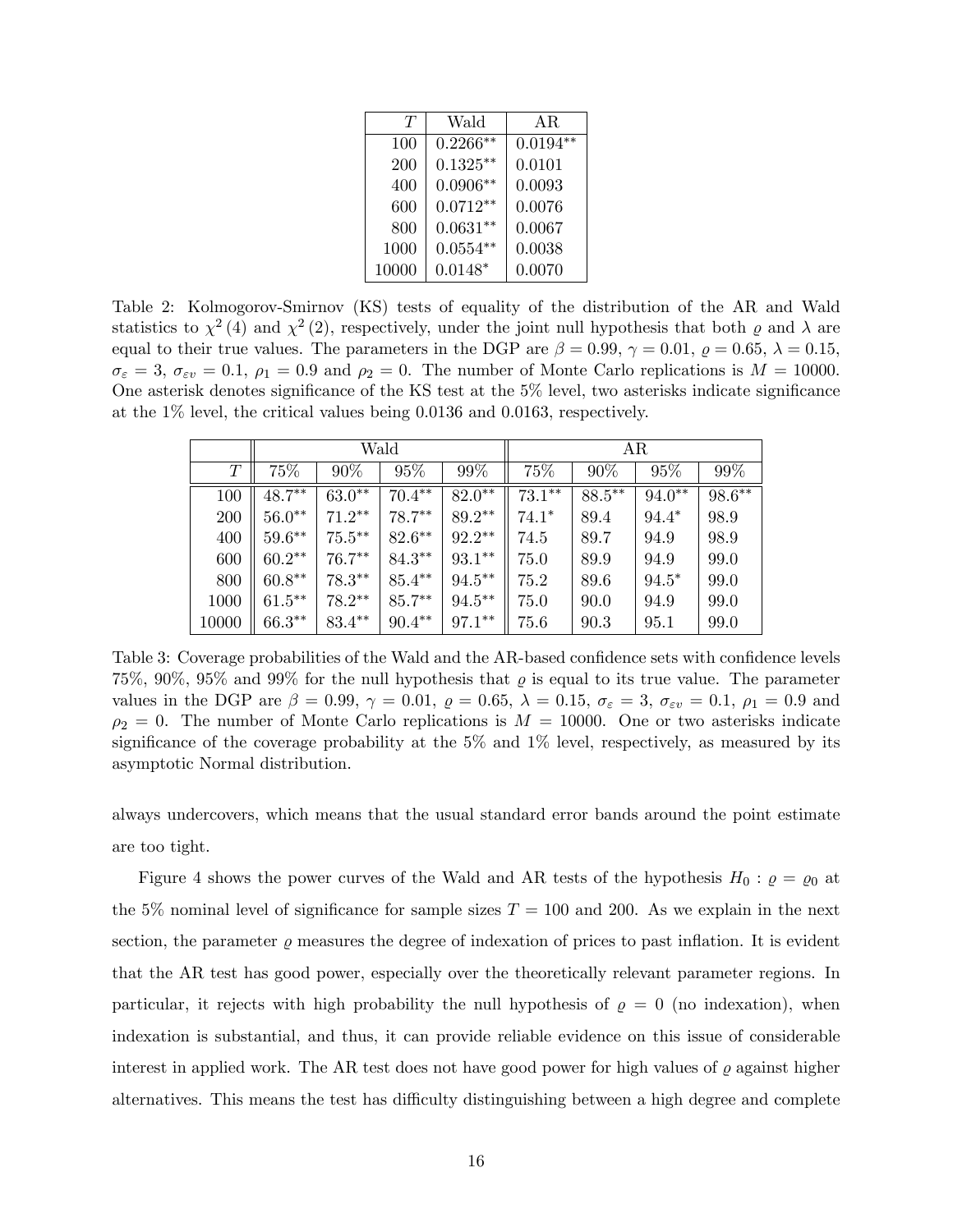

Figure 4: Power curves of the Wald (dotted line) and AR (solid line) tests for  $T = 100$  (left column), and  $T = 200$  (right column). The null hypothesis is  $H_0: \varrho = \varrho_0$ , where  $\varrho_0 = 0$  (top row),  $\varrho_0 = 0.5$ (middle row), and  $\varrho_0 = 1$  (bottom row), and it is superimposed by means of a vertical line. The value of  $\varrho$  under the alternative is shown by the abscissa. The other parameter values in the DGP are:  $\beta = 0.99, \gamma = 0.01, \lambda = 0.15, \sigma_{\epsilon} = 3, \sigma_{\epsilon v} = 0.1, \rho_1 = 0.9, \rho_2 = 0$ . The number of MC replications is  $M = 10000$  and the nominal level of significance is 5%.

indexation.

Finally, as we discussed in section 2.1, higher values of the gain parameter, which are interpretable as a slower speed of learning, generate more variability of the adaptive forecasts relative to the corresponding RE forecast, and we expect this to have a positive impact on the accuracy of inference on the structural parameters. Figure 5 gives evidence of this effect through a direct comparison of the power function of the AR statistic at different values of  $\gamma$  and T. Specifically, the figure depicts the contour plots of the power function for the null hypothesis  $H_0$  :  $\varrho = 0$  against four alternatives, with respect to  $\gamma$  and T. It is clear that power increases in  $\gamma$  as well as T, and, moreover, that  $\gamma$  plays a role similar to the sample size, in that the same power can be achieved with a lower value of T and a higher value of  $\gamma$ .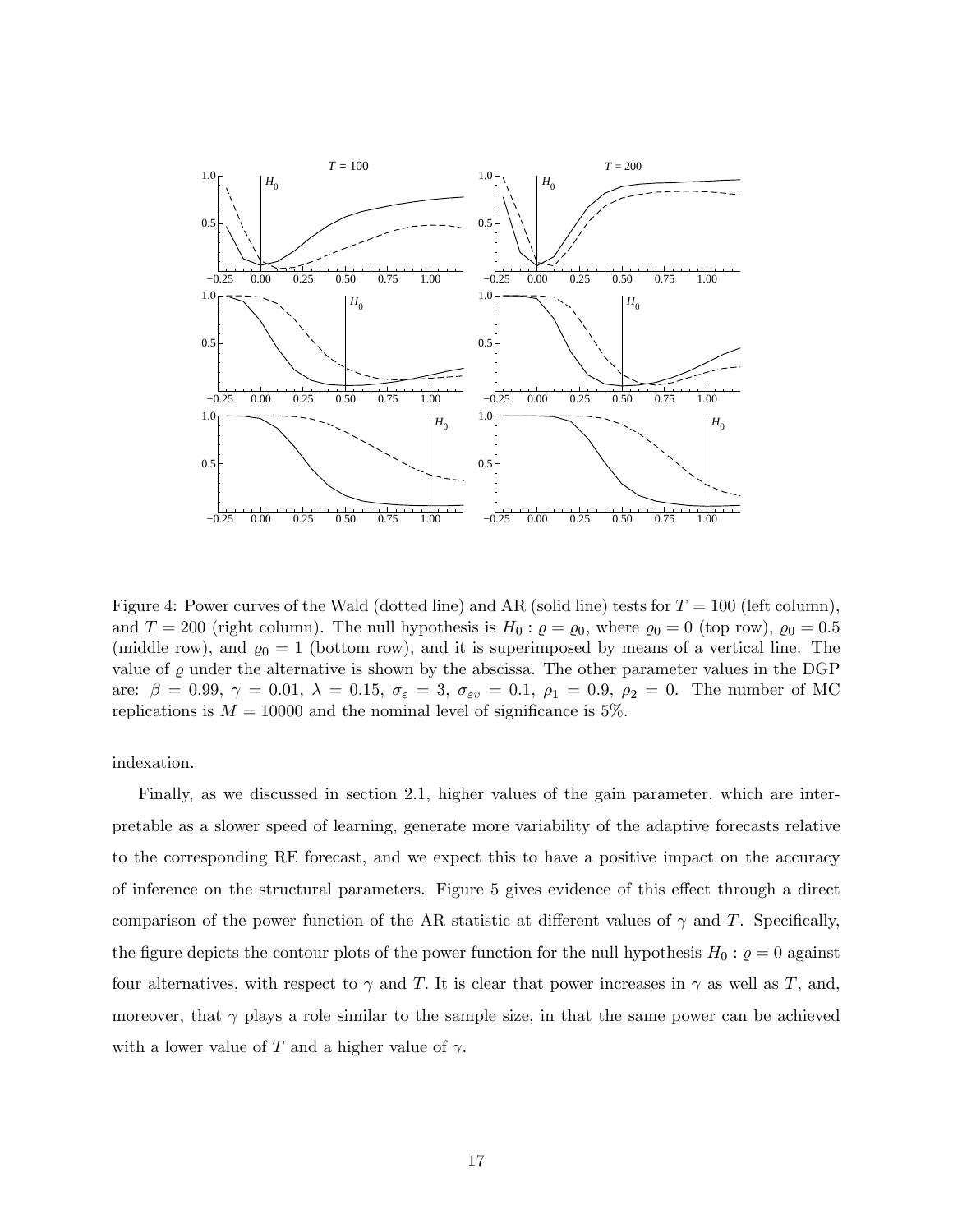

Figure 5: Power of the 5% level AR test of the null hypothesis  $H_0$ :  $\rho = 0$  against the four alternatives:  $\rho = 0.3, 0.4, 0.5$  and 0.6. Each panel shows contours of the power function in terms of  $\gamma$  (the ordinate) and T (the abscissa). Power increases in the north-easterly direction in each of the four panels. The other parameter values are:  $\beta = 0.99$ ,  $\lambda = 0.15$ ,  $\sigma_{\varepsilon} = 3$ ,  $\sigma_{\varepsilon v} = 0.1$ ,  $\rho_1 = 0.9$ ,  $\rho_2=0.$  The number of MC replications is  $M=10000.$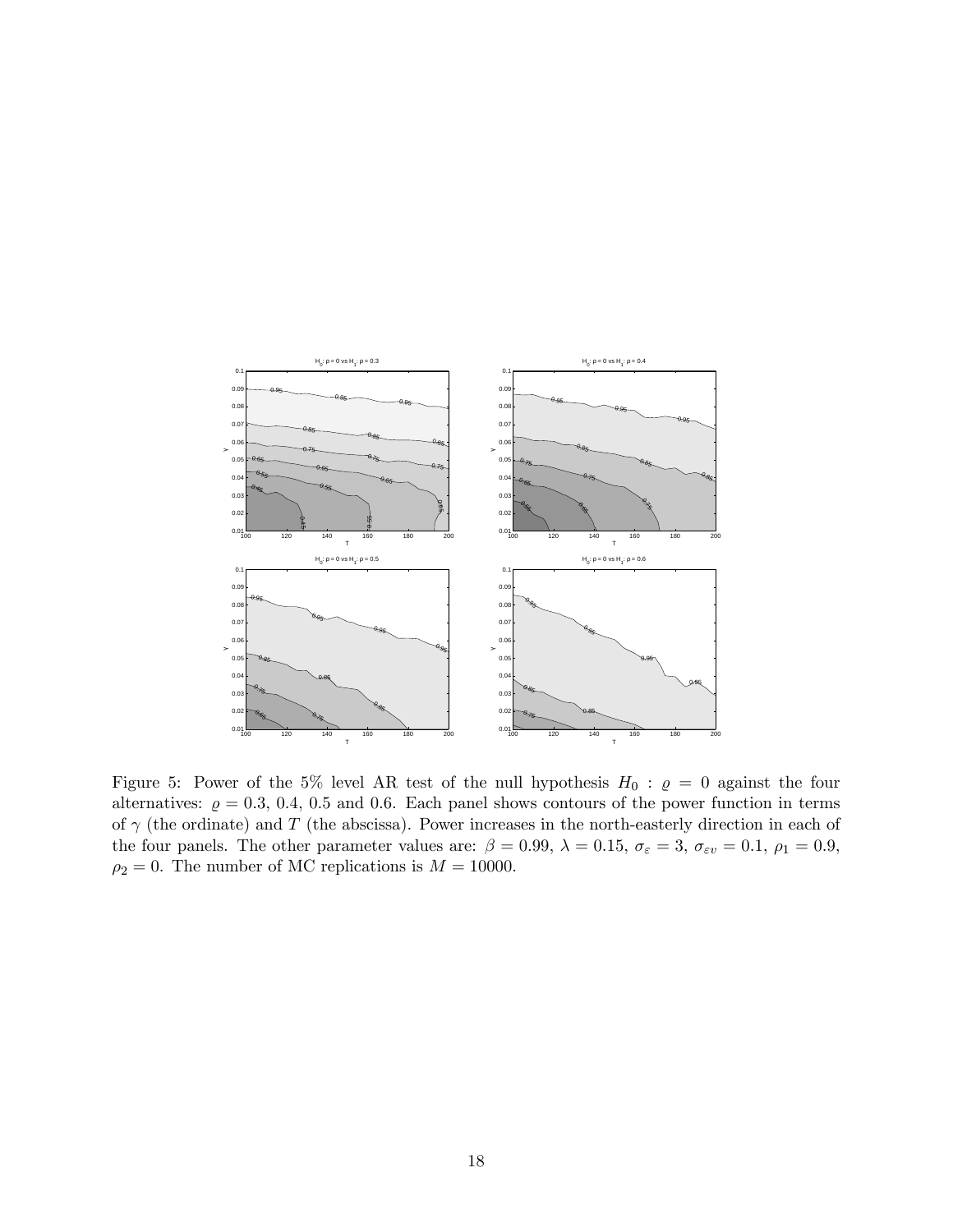## 4 Application: the new Keynesian Phillips curve

### 4.1 Model and empirical issues

The NKPC is a purely forward-looking model of inflation dynamics which takes the form

$$
\pi_t = \beta E_t \pi_{t+1} + \lambda \hat{s}_t + u_t \tag{17}
$$

where  $\pi_t$  denotes inflation, the forcing variable  $\hat{s}_t$  is a measure of real marginal costs in deviation from their steady state and  $u_t$  is an unobserved disturbance. The deep parameters of the model are the discount factor  $\beta$  and the degree of price stickiness  $\vartheta$ , which is the probability that a firm will be unable to change its price in a given period. The slope of the Phillips curve  $\lambda$  is function of  $\beta$  and  $\vartheta$ ,  $\lambda = (1 - \vartheta) (1 - \vartheta \beta) / \beta$ .

Many studies report difficulties in fitting model  $(17)$  to US data when expectations are modelled as rational, see, for instance, Fuhrer and Moore (1995), Gali and Gertler (1999), Rudd and Whelan (2005, 2006). In particular, the model predicts that the dynamics of ináation should be explained solely by the dynamics of marginal costs, but this does not turn out to be the case with US data. In response to this empirical failure, the baseline purely forward-looking specification  $(17)$  has been extended to include lagged inflation on the right hand side. For example, assuming that a fraction  $\varrho$  of prices that cannot be reoptimized are indexed to past inflation, the model becomes

$$
\pi_t = \beta E_t \left( \pi_{t+1} - \varrho \pi_t \right) + \varrho \pi_{t-1} + \lambda \widehat{s}_t + u_t. \tag{18}
$$

see Woodford (2003, ch. 3 sec. 3.2) for details. Notably, the hybrid NKPC (18) nests the pure model (17) when  $\rho = 0$ . The other polar case of complete indexation,  $\rho = 1$ , is often used in empirical studies, see, e.g., Christiano, Eichenbaum, and Evans (2005).<sup>9</sup> Another common approach to introducing additional dynamics to the pure NKPC model (17) is to suppose that the unobservable cost push shock  $u_t$  is autocorrelated, as in Clarida, Gali, and Gertler (1999).<sup>10</sup> Yet another source of inflation persistence are time delays in the introduction of new prices. With a delay of  $d$  quarters,

<sup>&</sup>lt;sup>9</sup>Galí and Gertler (1999) provided an alternative derivation of the NKPC, based on the idea that some fraction of firms set prices according to a backward-looking rule of thumb.. As Woodford (2003, p. 217) notes, the two models have identical implications in the limiting case  $\beta = 1$ .

 $10$ There are also studies that use both indexation and autocorrelated shocks, e.g., Smets and Wouters (2007).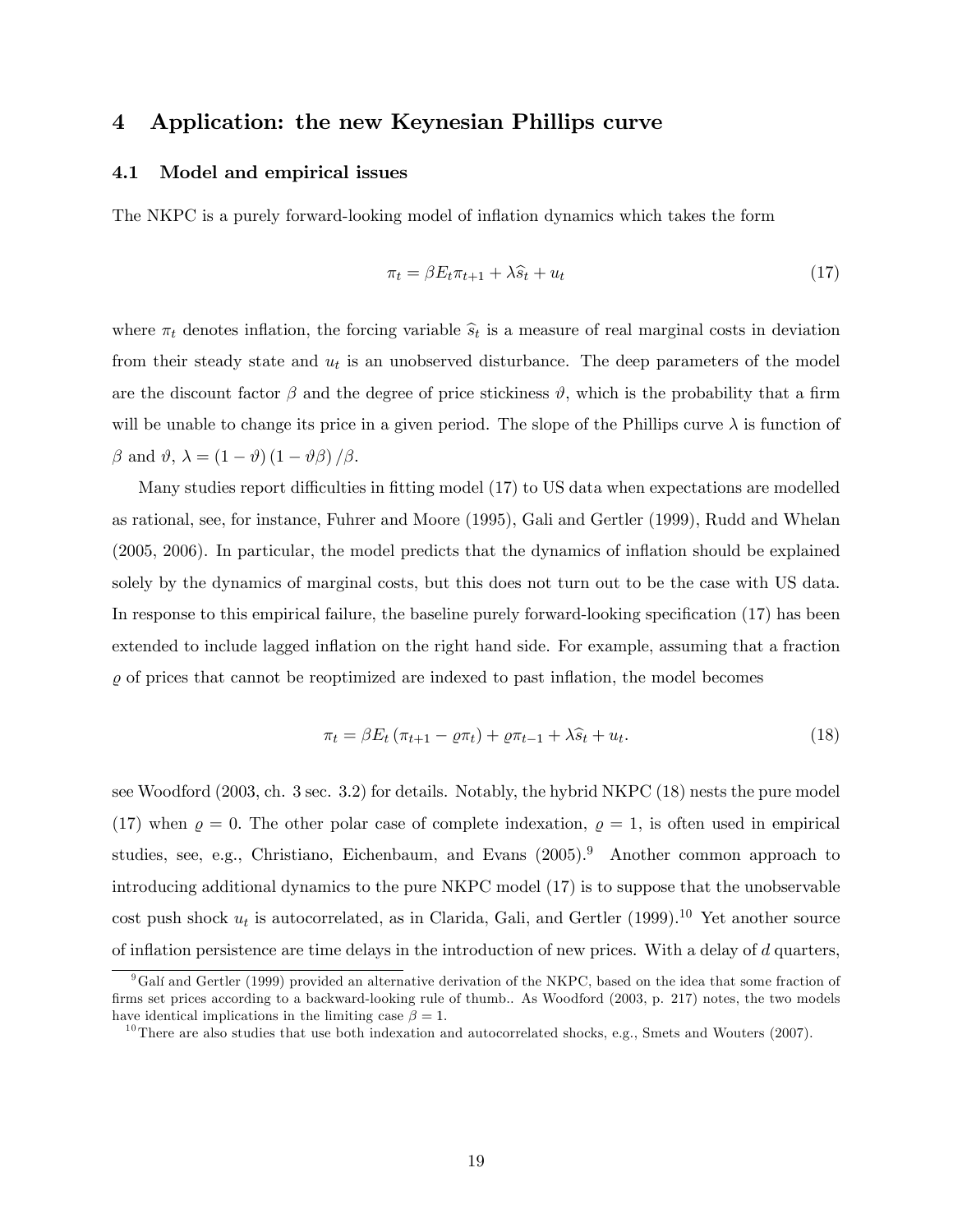the NKPC (18) becomes instead

$$
\pi_t = \beta E_{t-d} \left( \pi_{t+1} - \varrho \pi_t \right) + \varrho \pi_{t-1} + \lambda E_{t-d} \hat{s}_t + u_t \tag{19}
$$

see Woodford (2003, p. 217).

Recently, Milani (2005, 2007) argued that if the assumption of rational expectations is replaced by some form of boundedly rational expectations, the pure NKPC model fits the data without the need to make potentially ad hoc assumptions to generate additional sources of persistence. Specifically, if inflation expectations are formed recursively by CGLS, they will depend on past data more than they would under rational expectations. Using OLS and Bayesian methods, Milani found that indexation is not statistically significantly different from zero.

Since our focus is primarily on the fit of the NKPC, we take a limited-information approach, following Galí and Gertler (1999) and Sbordone (2002). As Woodford (2003) explains, this approach makes weaker assumptions than full-information methods about the determinants of marginal costs, and is therefore more robust to misspecification of other parts of the system. Moreover, unlike Bayesian inference, our approach does not require the specification of the distribution of the shocks. Of course, weaker assumptions imply fewer identifying restrictions, and thus robustness comes at the cost of lower accuracy of inference. However, our results show, in line with the simulation evidence reported earlier, that our limited-information analysis is powerful enough to uncover new evidence on the empirical fit of the NKPC under learning, and our tests are highly informative about certain parameters of the model.

In our analysis we fix the discount factor  $\beta$  to 0.99. This assumption simplifies inference on the other three key parameters of the model  $\rho$ ,  $\vartheta$  and the gain parameter, which are admittedly the more interesting ones. We note that our results remain robust if  $\beta$  is unrestricted.

Data Our estimation results are based on quarterly US data that cover the period 1960:Q2 to 2007:Q3. Following Galí and Gertler (1999) and Sbordone (2002), we derive our measure of  $\hat{s}_t$ assuming it is proportional to the log of the labor share.<sup>11</sup> The factor of proportionality depends on assumptions about factor markets and is typically calibrated. We set it to the value used by GalÌ and Gertler (1999), following the method of Sbordone (2002), so that our results are comparable to theirs.<sup>12</sup> Inflation is measured by the first difference in the logarithm of the (seasonally adjusted)

 $11$  We use the data reported by the Bureau of Labor Statistics (series ID: PRS85006173).

<sup>&</sup>lt;sup>12</sup>Specifically, we set it to  $(1 - \omega \theta)^{-1}$  where  $\theta$  is the elasticity of substitution between differentiated goods and  $\omega = 1 - 1/\alpha_n$ , where  $\alpha_n$  is the elasticity of output with respect to labor in the production function. The parameters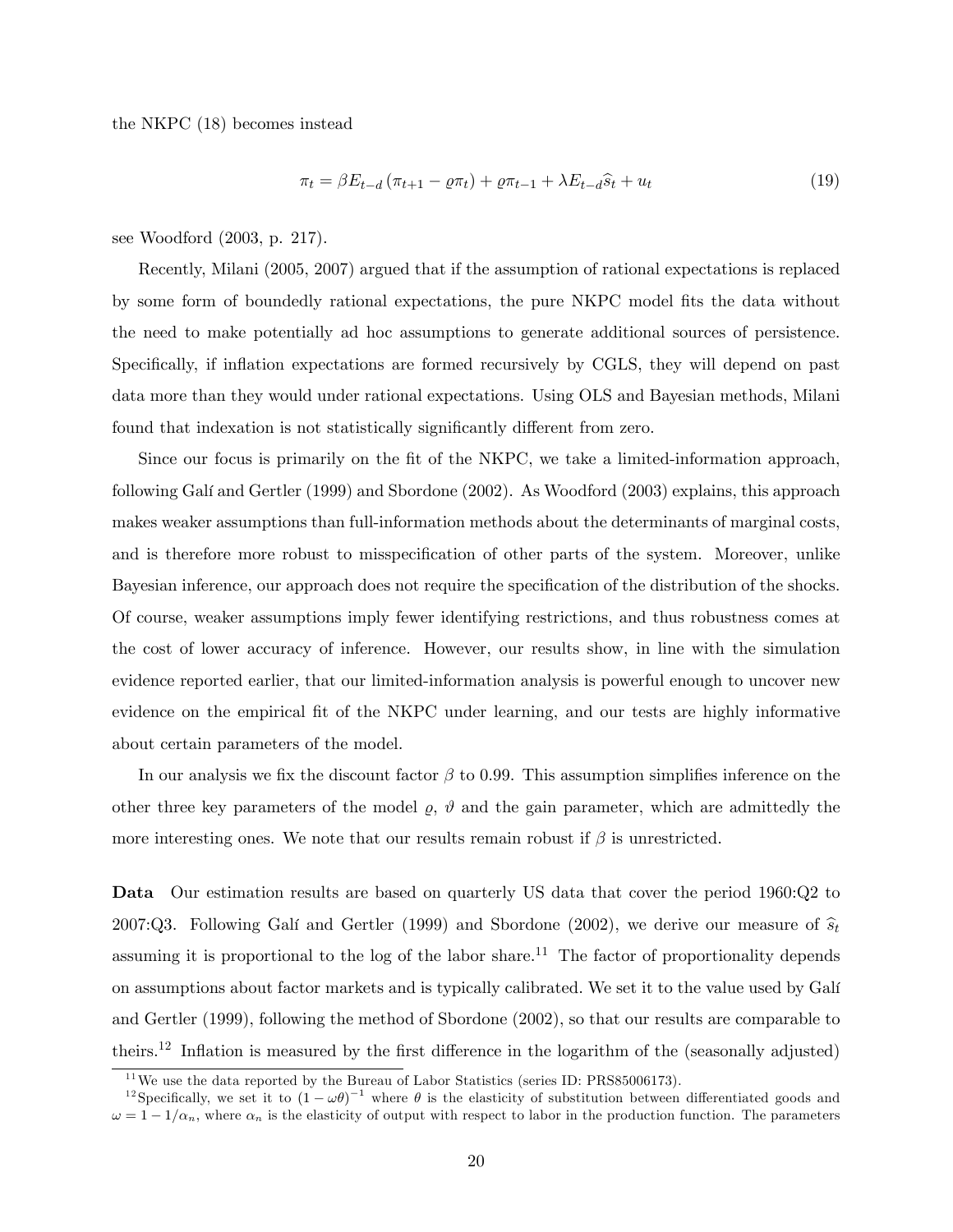implicit GDP deáator. We also use the Federal Funds rate as an additional instrument.

#### 4.2 Results for the baseline specification

Our baseline specification is the hybrid NKPC (18) with expectations determined by perpetual learning, that is, CGLS. To close the model, we need to specify the PLM agents use to derive their forecasts. We assume the PLM is a vector autoregression of order  $p$ ,  $VAR(p)$  in inflation and the labor share. This nests the simple specification of a first order autoregression for inflation, used, amongst others, in Milani (2005) and Orphanides and Williams (2005b). Also, under certain conditions on the law of motion of the labor share, it also nests the rational expectations equilibrium, as explained in Evans and Honkapohja (2001). This approach is also common in the literature, see Bullard and Eusepi (2005), Milani (2007) and Orphanides and Williams (2005a). The number of lags  $p$  in the VAR in our baseline specification is set to one based on information criteria, but we also investigate the robustness of the results to different choices of  $p$ .

Agents estimate the coefficients of the PLM recursively using the SRA  $(3)-(4)$  with constant gain parameter  $\gamma^{13}$ . Their *h*-step ahead forecasts are then derived in the usual way.

Our identification assumption in the baseline model is that the disturbance term  $u_t$  is uncorrelated with its own lags and any other predetermined variables. This is identical to the assumption used in Galí and Gertler (1999), Sbordone (2002) and Milani (2005),<sup>14</sup> but it can be easily relaxed to allow for exogenous persistence in the cost push shock, e.g.,  $u_t = \rho_u u_{t-1} + \varepsilon_t$ . We investigate the robustness of the results to this as well as more general alternatives.

We collect the parameters of interest in a vector  $\theta = (\vartheta, \varrho, \gamma)'$  (recall that  $\beta$  is fixed to 0.99), and use the notation  $\pi_{t+1}^e(\gamma)$  to denote explicitly the dependence of  $\pi_{t+1}^e$  on  $\gamma$ . We allow the parameters  $\vartheta$  and  $\varrho$  to take values that are consistent with the underlying theory, namely  $0 < \vartheta \le 1$  and  $0 \leq \varrho \leq 1$ . In principle,  $\gamma$  could take any value between zero and one but we put an upper bound at 0.1. This is motivated by the assumptions in Milani (2007), but our results are robust to using

are calibrated such that the markup  $\mu = \theta/(\theta - 1)$  is 1.1 (10%) and  $\mu \alpha_n = 2/3$ , following Gali and Gertler (1999).  $^{13}\mathrm{We}$  initialize the learning algorithm by

$$
R_{t_0} = \gamma \sum_{i=0}^{t_0-1} (1-\gamma)^i z_{t-i} z'_{t-i}, \quad a_{t_0} = R_{t_0}^{-1} \gamma \sum_{i=0}^{t_0-1} (1-\gamma)^i z_{t-i} y_t.
$$

where in  $y_t = (\pi_t, \hat{s}_t)'$  and  $z_t = (1, \pi_{t-1}, \dots, \pi_{t-p}, \hat{s}_{t-1}, \dots, \hat{s}_{t-p})$ , using presample data. Carceles-Poveda and Giannitsarou (2007) discuss this and other alternative initialization schemes and show that the choice of initialization is unimportant for CGLS. Indeed, alternative initializations do not make material difference to our results.

<sup>&</sup>lt;sup>14</sup>In their estimation, Galí and Gertler (1999) assumed rational expectations and replaced  $\pi_{t+1}^e$  by its realization  $\pi_{t+1}$ , thus causing the residual in the estimated model to be a moving average of order 1. This is consistent with the disturbance in the NKPC being serially uncorrelated.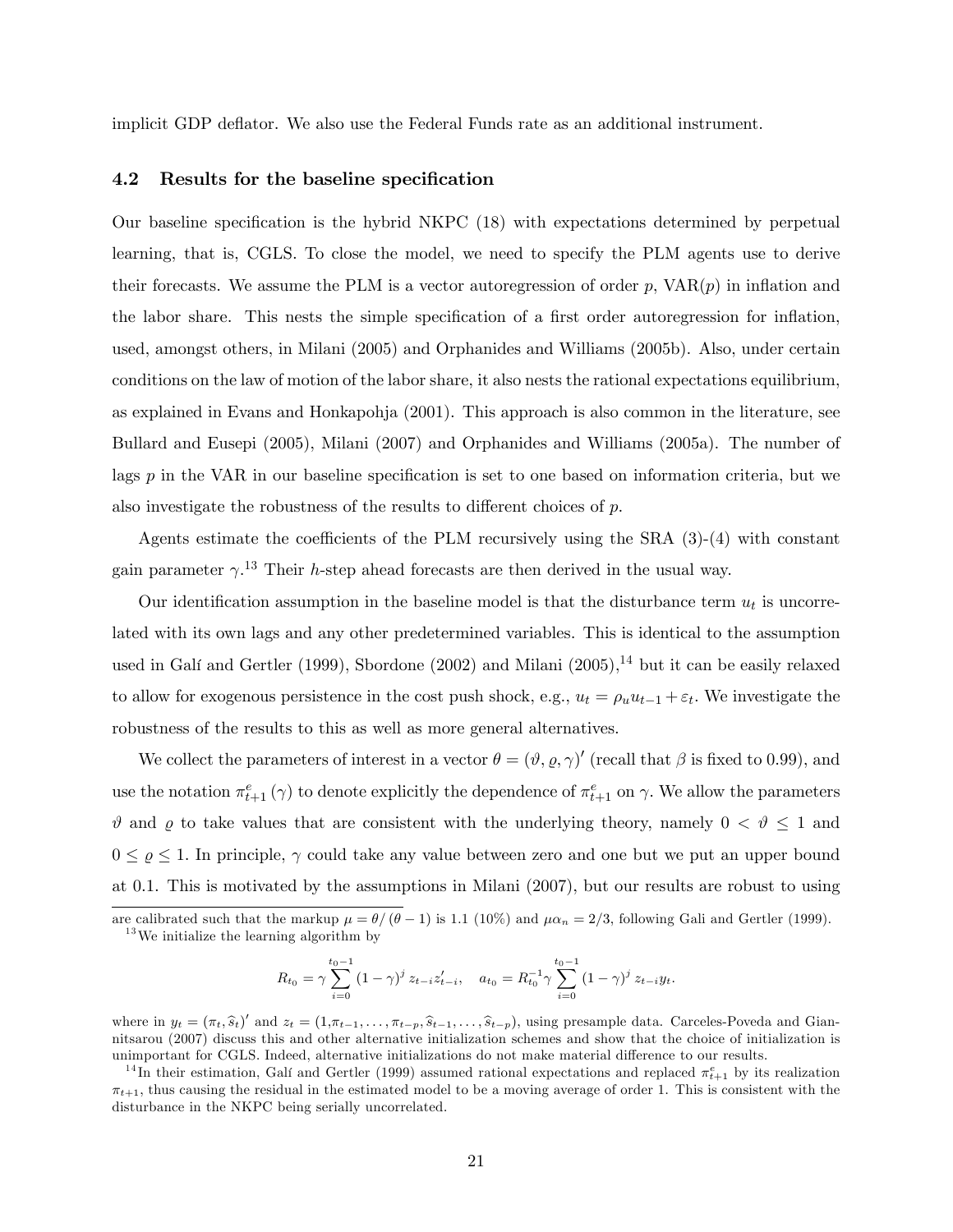higher upper bounds on  $\gamma$ .<sup>15</sup> We exclude zero, since  $\pi_{t+1}^e$  cannot be computed at zero using the CGLS algorithm, as explained in Carceles-Poveda and Giannitsarou (2007), though it can be argued that, provided  $\beta < 1$ ,  $\pi_{t+1}^e(\gamma)$  converges to the rational expectation of  $\pi_{t+1}$  as  $\gamma$  goes to zero, see Milani (2007) or Orphanides and Williams (2005b).

We compute the AR statistic at  $\theta$ , AR $(\theta)$ , using the formula (13) corrected for an unrestricted constant, where the residuals  $\eta_t$  are given by the following function of the data and the parameters:

$$
h_t(\theta) = \pi_t - \beta \pi_{t+1|t}^e(\gamma) - \varrho (\pi_{t-1} - \beta \pi_t) - \frac{(1-\vartheta)(1-\beta\vartheta)}{\vartheta} \hat{s}_t.
$$
 (20)

We employ four lags of the residuals  $h_t(\theta)$  the labor share and the Fed Funds rate as instruments, and use White's (1980) heteroskedasticity consistent estimator for the variance in the AR statistic (13), in order to account for time-variation in the volatility of the shocks, given the evidence reported in the literature, see Sims and Zha (2006).

We construct  $(1 - \varphi)$ -level confidence sets on the parameters  $\theta$  by inverting a  $\varphi$ -level test based on the AR statistic. This is done by evaluating  $AR(\theta)$  over the entire parameter space and collecting all the values of  $\theta$  such that  $AR(\theta)$  is less than the  $1-\varphi$  quantile of the  $\chi^2(k)$  distribution, where k is the number of instruments (twelve in the baseline model). If the confidence set is empty, it means that there is no  $\theta$  for which the moment conditions are satisfied, i.e., the model is misspecified. Thus, the p-value (i.e., tail probability) corresponding to minimum value of  $AR(\theta)$  serves as a measure and formal test of the model's fit. Moreover, the 'best-fitting value'  $\hat{\theta} = \arg \min_{\theta} AR(\theta)$ is the continuously updated GMM estimator (CUE) of  $\theta$ , since  $AR(\theta)$  can be interpreted as a continuously updated GMM objective function, see Hansen, Heaton, and Yaron (1996).

We start by assessing the fit of the baseline model  $(18)$ . Our main finding is that the baseline model does not fit the data. The p-value associated with least rejected value of  $\theta$  is 0.0002, indicating rejection at the 0.02% level of significance. The failure of the baseline model to match the data is robust to alternative specifications of  $\pi_{t+1}^e$ . Table 4 reports such robustness checks and shows that, whether  $\pi_t$  is included in the forecast of  $\pi_{t+1}$  or not, and whether higher order VAR specifications are used in the PLM, the p-value of the minimum AR statistic remains well below the  $5\%$  level of significance. As a further robustness check against potential misspecification of agents' forecasting model, we report the fit of the baseline model when  $\pi_{t+1}^e$  is measured using data from the Survey

 $15$ Milani's prior distribution restricts the gain parameter to be less than 0.1 with probability 0.999. Most other studies fix or calibrate the gain parameters to values well below 0.1, and typically around 0.02. Our results are robust to using an upper bound of 0.15 or 0.2: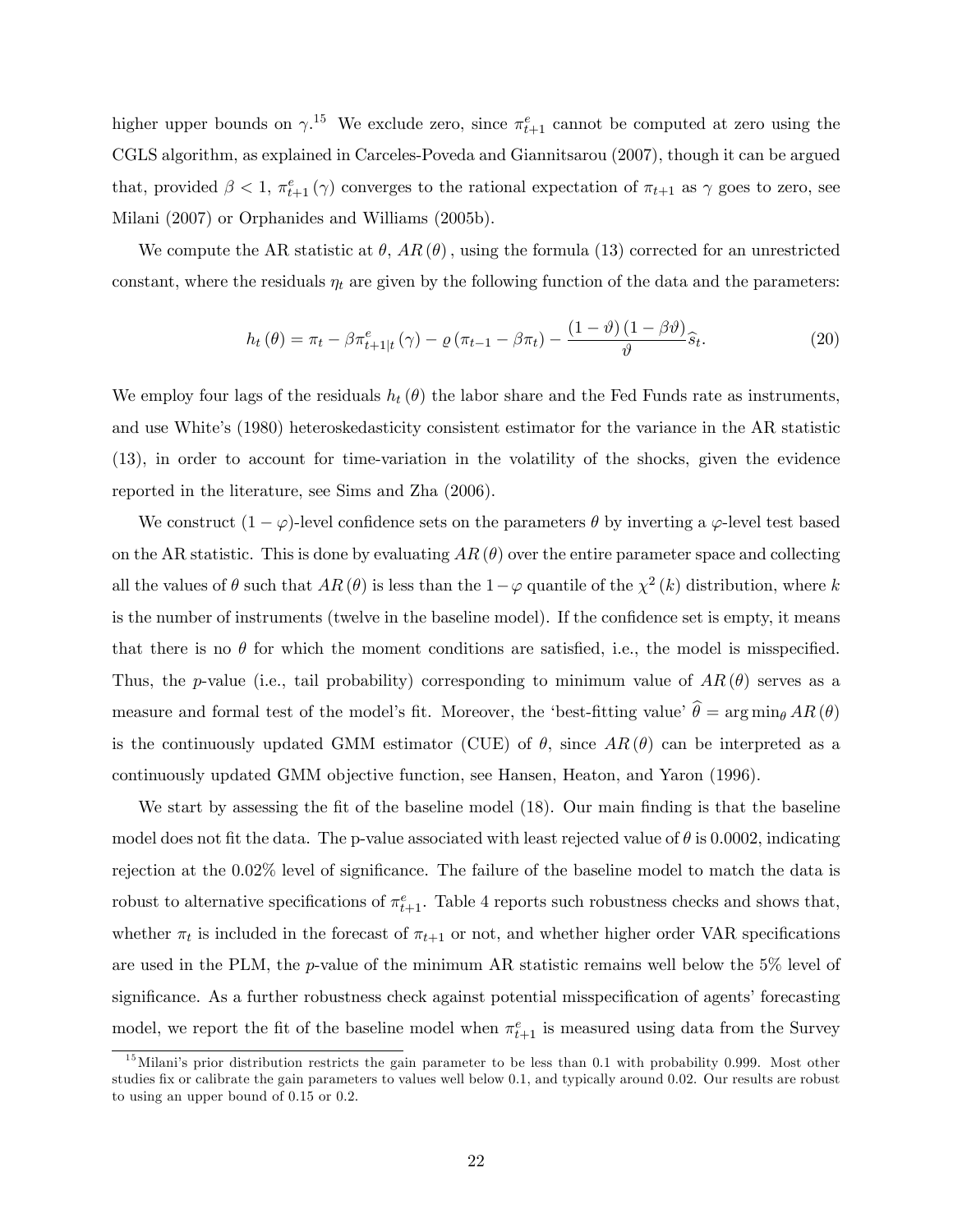|                                       | Alternative assumptions about $\pi_{t+1}^e$ |                   |                         |       |                         |
|---------------------------------------|---------------------------------------------|-------------------|-------------------------|-------|-------------------------|
|                                       |                                             |                   | $\min AR(\theta)$       |       | $p$ -value <sup>*</sup> |
| $\pi_t$ included in $\pi_{t+1}^e$     |                                             |                   | 31.11                   |       | 0.002                   |
|                                       | PLM is $VAR(2)$                             |                   | 29.37                   |       | 0.003                   |
|                                       | PLM is $VAR(3)$                             |                   | 24.63                   |       | 0.017                   |
|                                       | PLM is $VAR(4)$                             |                   | 26.11                   | 0.010 |                         |
| Alternative measures of $\pi_{t+1}^e$ |                                             |                   |                         |       |                         |
|                                       |                                             | $\min AR(\theta)$ | $p$ -value <sup>*</sup> |       | Available sample        |
| Greenbook forecasts                   |                                             | 41.65             |                         | 0.000 | 1967q1-1995q4           |
| Survey of prof. forecasters           |                                             | 58.80             |                         | 0.000 | 1970q2-2007q3           |

Baseline specification: min  $AR(\theta) = 37.03$ , p-value<sup>\*</sup>: 0.0002

\**p*-value is based on  $\chi^2$  (12) distribution.

Table 4: Fit of the baseline NKPC with indexation

of Professional Forecasters, or real-time Greenbook data.<sup>16</sup> The results reported in Table 4 show that the baseline model remains resoundingly rejected.

A possible cause of misspecification is variation in the parameters of the model over time, such as a structural break. Parameter instability will result in a violation of the moment conditions of a model that incorrectly assumes the parameters are constant over the entire sample. Perhaps the simplest way to account for variation in the parameters is to check the fit of the model over subsamples. Looking at subsamples of ten years each, the results remain the same. In all of the subsamples the model is rejected at the 5% level.



Figure 6: Correlogram of the residuals of the baseline NKPC model with indexation

 $16$ The Greenbook data were kindly provided by Orphanides, and are the data used in Orphanides (2004). The survey data are the median one-year-ahead forecasts of inflation compiled by the Philadelphia Fed.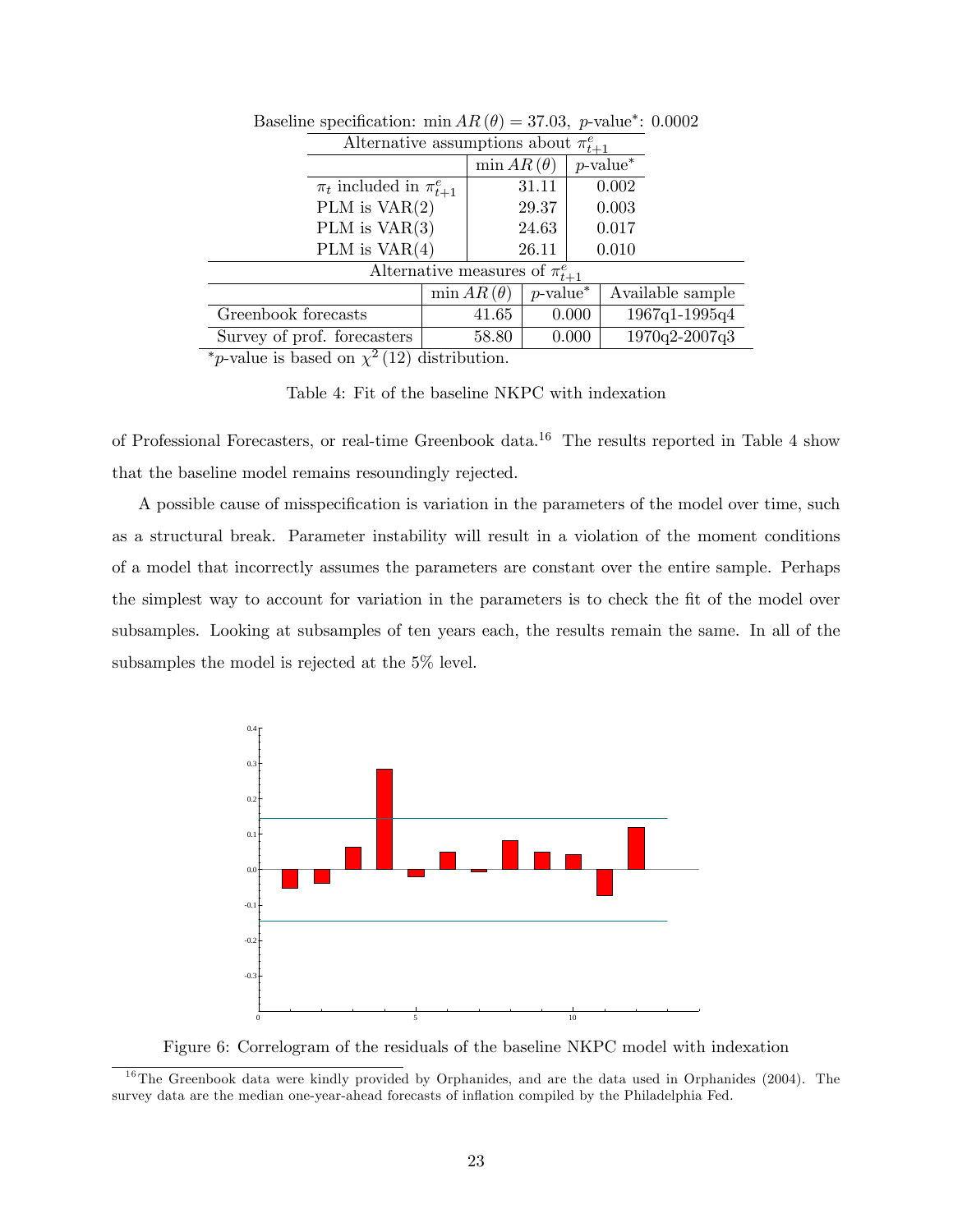| $\boldsymbol{p}$           | $\min AR(\theta)$ | $p$ -value | d.f. |  |  |
|----------------------------|-------------------|------------|------|--|--|
| 1                          | 34.00             | 0.0004     | 11   |  |  |
| $\overline{2}$             | 32.38             | 0.0003     | 10   |  |  |
| 3                          | 32.35             | 0.0002     | 9    |  |  |
| 4                          | 12.45             | 0.1322     | X    |  |  |
| Shocks: $u_t \sim AR(p)$ . |                   |            |      |  |  |
|                            |                   |            |      |  |  |

p-value is based on  $\chi^2(df)$  dist.

Table 5: Fit of the NKPC with indexation and autocorrelated shocks

A look at the residuals of the model sheds light onto the possible sources of misspecification. Figure 6 plots the correlogram of the residuals up to twelve quarters. It is immediately apparent that the residuals exhibit significant autocorrelation at lag four that is not explained by the baseline specification of the model. Moreover, the structure of autocorrelation is such that it cannot be captured by modelling the residuals as  $AR(1)$ . Table 5 reports tests of the fit of the model with alternative assumptions about the autocorrelation of the shock  $u_t$  in the NKPC (18). Consistently with the correlogram in Figure 6, the AR statistic remains significant at the  $1\%$  level unless  $u_t$ is modelled as  $AR(4)$ . ARMA models for  $u_t$  may be used as alternatives to the autoregressive specification. However, it is clear from the picture that an  $ARMA(1,1)$  specification, as for example, in Smets and Wouters (2007), is not flexible enough to capture the serial correlation pattern of the residuals.<sup>17</sup> The type of model for  $u_t$  that is required to do so is not one that we have seen used in applied work. We therefore consider time delays in price changes as an alternative source of persistence in inflation, see equation  $(19)$ , which is more appealing from a theoretical perspective than ad hoc assumptions about the autocorrelation of the errors.

## 4.3 Results for a model with time delays in price changes

We now turn to the NKPC with indexation and time delays of  $d$  quarters, which is given by equation (19). Preliminary estimates, reported in Table 7 of the appendix, show that this model is still unable to fit the data over the full sample. However, it appears that the model with  $d = 4$ and  $AR(1)$  shocks fits the data when the parameters are allowed to be different over subperiods.

In fact, the only parameter that appears to vary significantly over time is the gain parameter. So, a model estimated over the entire sample that allows for changes only in the gain parameter suffices to fit the data. The gain parameter is interpretable as measuring the speed of learning,

 $17$  We are not suggesting that the version of the NKPC in Smets and Wouters (2007) suffers from misspecification of the kind that is discussed here, since their NKPC is different from our specification. We mention Smets and Wouters only as an exmple of an empirical study that models the disturbance in the NKPC as ARMA(1,1).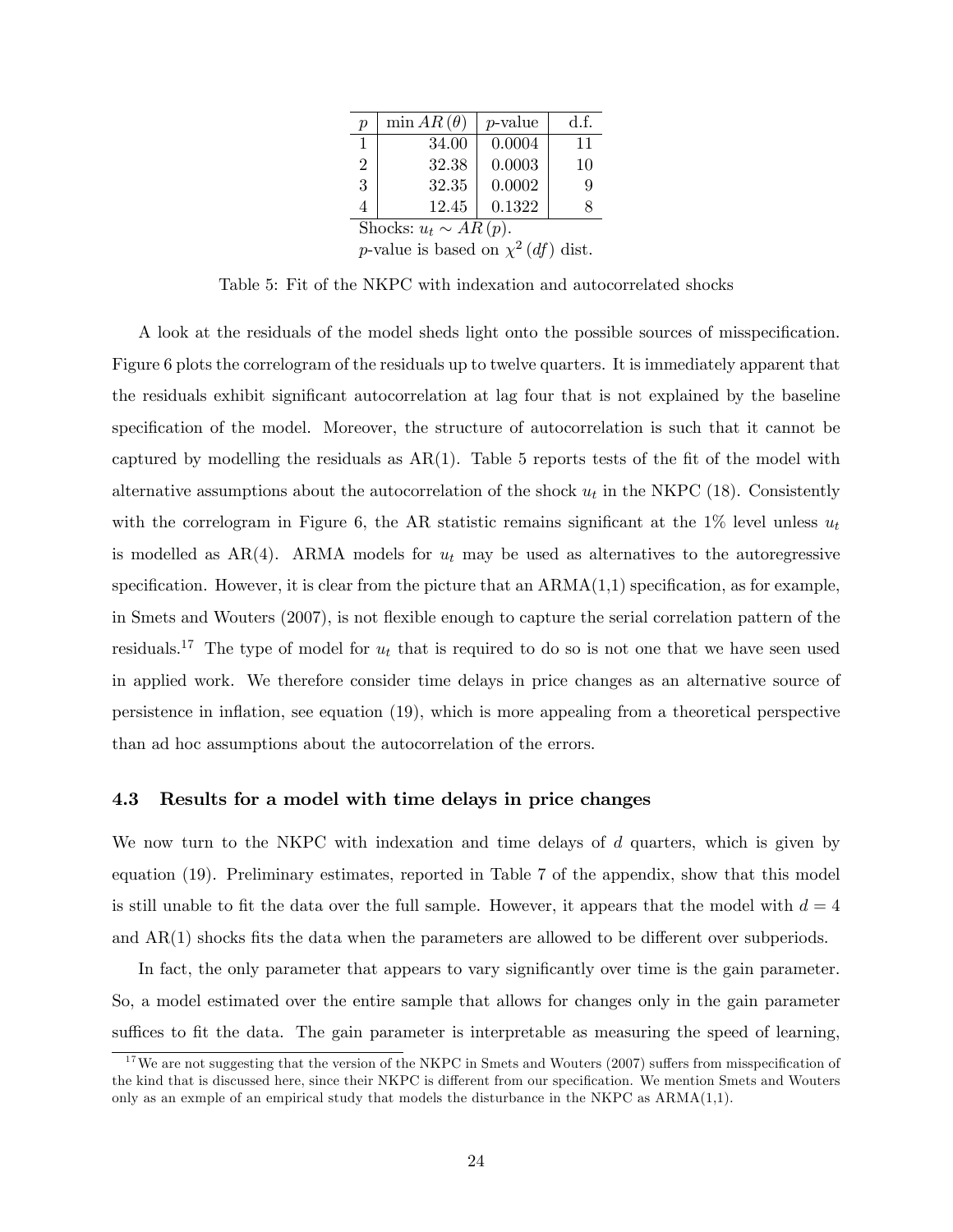because higher gains are associated with faster discounting of past data in the estimation of the PLM. One may expect to see higher discounting of past observations over periods of instability, during which the use of constant parameter reduced-form models for forecasting is susceptible to the Lucas (1976) critique.

The above considerations motivate us to consider three periods of similar length across which the gain parameter may be different:  $1960q1-1973q3$ ,  $1973q4-1987q3$  and  $1987q4-2007q3$  The second period starts at the onset of the Örst oil price shock, covers the great ináation of the seventies and the subsequent disinflation of the early eighties, and ends in 1987q3, when Greenspan became the chairman of the Fed. The first and third periods are characterized by relative macroeconomic stability. The gain parameter is allowed to be different across periods, but constant within each period:

$$
\gamma_t = \begin{cases} \gamma_1, & \text{before } 1973q4\\ \gamma_2, & 1973q4 \text{ to } 1987q3\\ \gamma_3, & \text{after } 1987q3 \end{cases}
$$
 (21)

We estimate the NKPC (19) with indexation and time delay of four quarters,  $d = 4$ , and an  $AR(1)$  shock, allowing for a break in the gain parameter as in  $(21)$  – the model does not fit with  $d < 4$  or serially uncorrelated shocks. Table 6 reports the estimation results. The p-value associated with min  $AR(\theta)$  is 0.3, indicating nonrejection at conventional significance levels. Thus, confidence sets on  $\theta$  derived by inverting the AR statistic are non-empty at conventional levels. Figure 7 reports two-dimensional confidence sets on the two pairs of parameters  $(\vartheta, \varrho)$  and  $(\gamma_1, \gamma_2)$ . The shaded areas contain  $\phi$ -level confidence sets for each pair, derived by the projection method, see Dufour and Taamouti (2005).

The point estimates reported in Table 6 suggest that the gain parameter is different across the three periods. Specifically, the gain parameter is high during the volatile period of 1973 to 1987, and is small before and after that period. In fact, the estimates of  $\gamma$  for the first and last period,  $\hat{\gamma}_1$  and  $\hat{\gamma}_3$  are identical, so we impose this restriction in the ensuing analysis. We can assess whether the difference in the gain parameters  $\gamma_1$  and  $\gamma_2$  is statistically significant using the AR statistic. The *p*-value associated with the hypothesis  $\gamma_1 = \gamma_2 = \gamma_3$  is 0.03, showing that the change in the gain parameter is indeed statistically significant at the 5% level. This is also evident from the confidence set on  $(\gamma_1, \gamma_2)$  reported in the right panel of figure 7. Even though the confidence set is wide, showing that the gain parameters cannot be estimated very precisely, they are still informative about a break in the gain parameter, since the  $95\%$ -level confidence set does not cross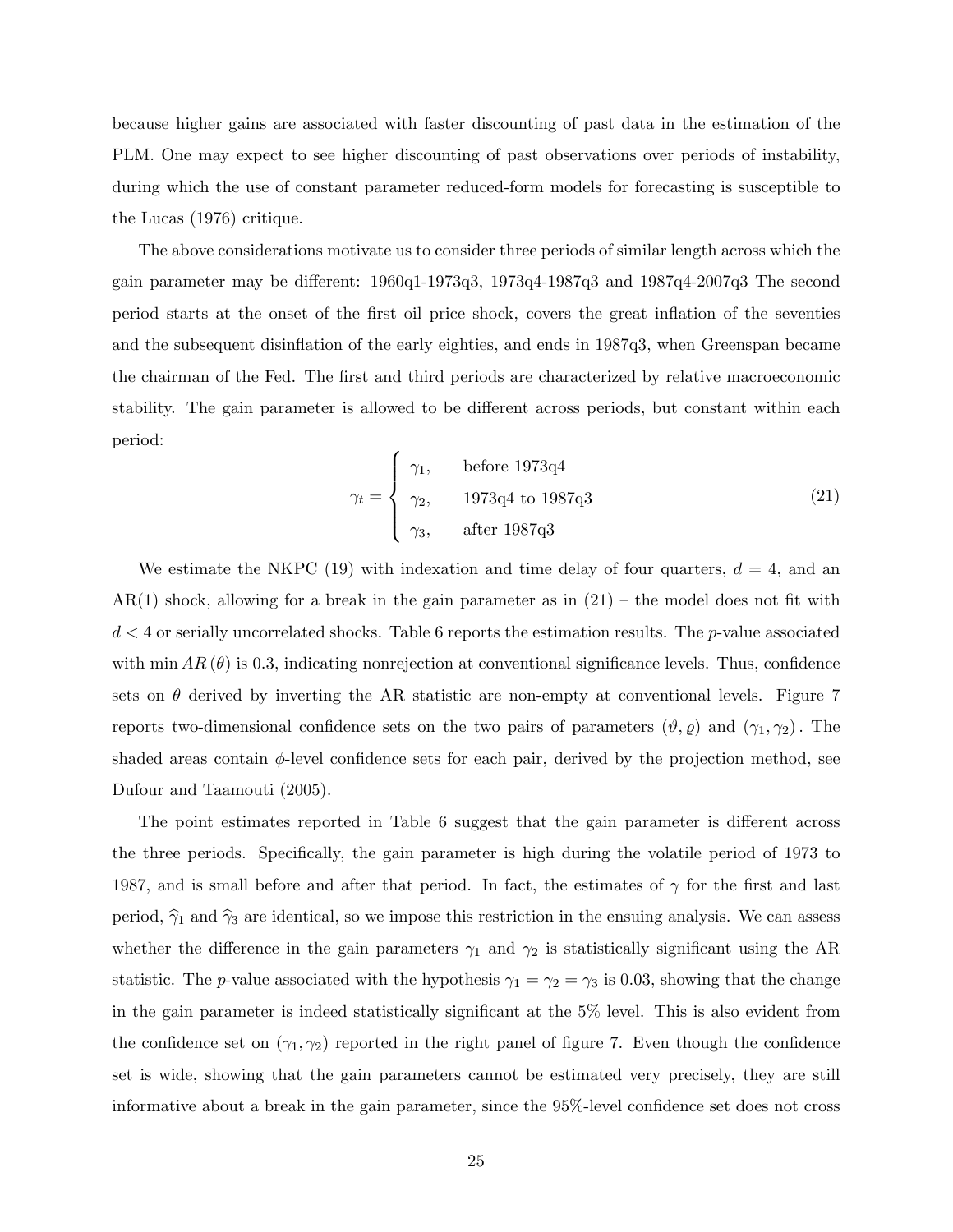| Parameter                                                      | Estimate | 95% CI       | 90% CI       |  |  |
|----------------------------------------------------------------|----------|--------------|--------------|--|--|
|                                                                | 0.65     | [0.38, 1]    | [0.42, 1]    |  |  |
| $\rho$                                                         | 0.14     | [0, 0.46]    | [0, 0.40]    |  |  |
| $\gamma_1$                                                     | 0.01     | [0.01, 0.06] | [0.01, 0.05] |  |  |
| $\gamma_2$                                                     | 0.10     | [0.02, 0.1]  | [0.03, 0.1]  |  |  |
| $\gamma_2-\gamma_1$                                            | 0.09     | [0.01, 0.09] | [0.02, 0.09] |  |  |
| minAR: 12.93, <i>p</i> -value: $0.3 \left[ \chi^2(11) \right]$ |          |              |              |  |  |

Table 6: The NKPC with time delays, autocorrelated shocks and structural change in the gain parameter:  $\gamma_2$  is the value of the gain parameter in the period 1973q4-1987q3, and  $\gamma_1$  is the value before and after that period.

the 45 degree line.

We now look at the estimates of the two structural parameters  $\vartheta$  and  $\rho$ . Consistently with Milani (2007), the indexation parameter  $\rho$  is not significantly different from zero. Its point estimate is low  $(0.14)$  compared to other studies, but the confidence interval associated with it is wide,  $[0, 0.4]$ . Still, the confidence interval is small enough to reject a model with full indexation. The parameter governing the degree of price stickiness,  $\vartheta$ , is notably very imprecisely estimated. Virtually all the parameter estimates reported in the literature fit within the  $90\%$  confidence interval  $[0.42, 1]$ . Moreover, we cannot reject the null hypothesis that the Phillips curve is completely flat,  $\vartheta = 1$ .



Figure 7: Two-dimensional confidence sets for  $(\theta, \rho)$  (left) and  $(\gamma_1, \gamma_2)$  (right) based on the Anderson Rubin statistic. The model is the NKPC with indexation, four-quarter time delay in price changes and AR(1) shock. Instruments include four lags of the shocks, the labor share and the Fed Funds rate, and White's HC estimator is used.

The above inference can be sharpened considerably by using more instruments, without altering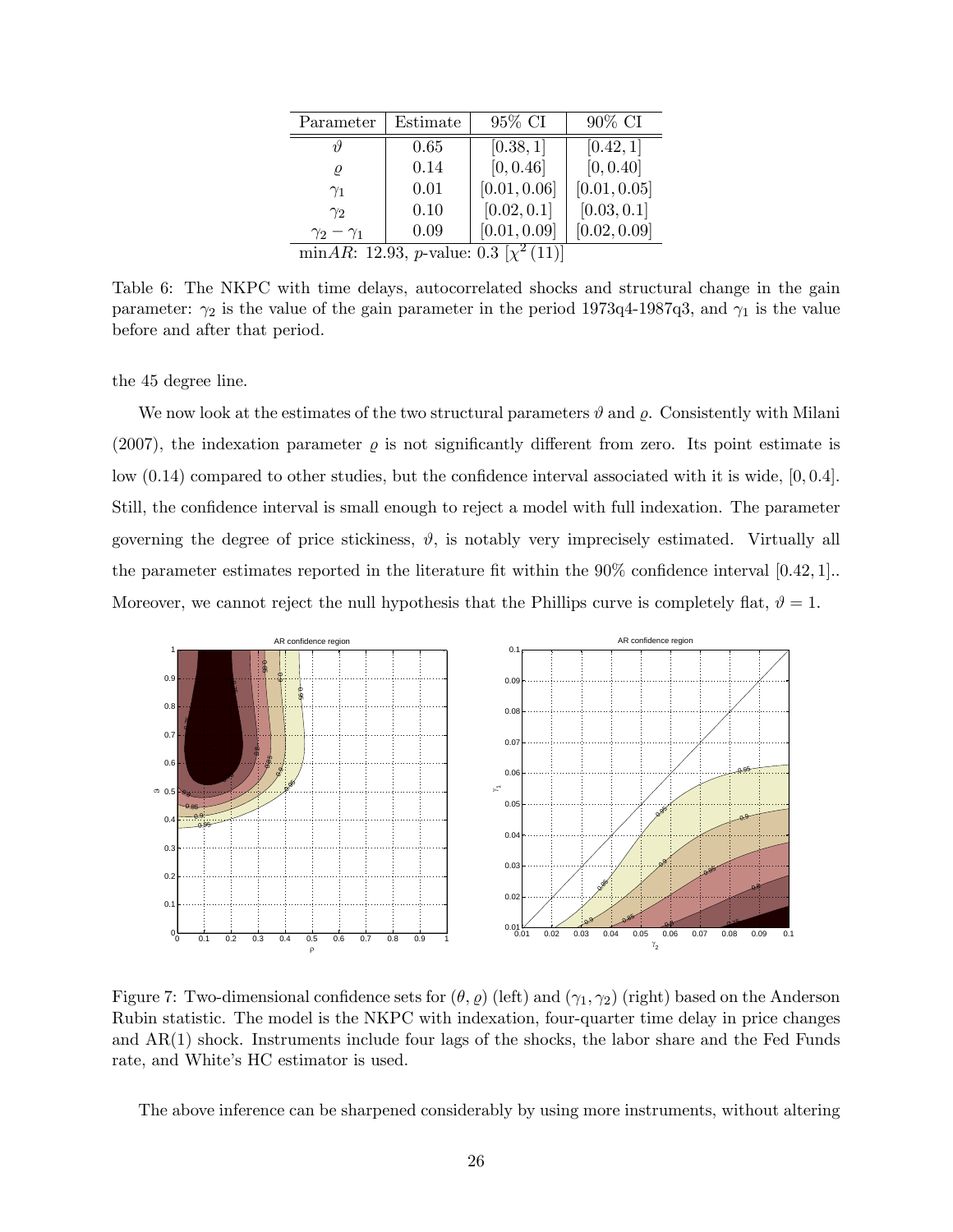any of the conclusions reached above. When we use four additional lags of the residuals of the model as instruments, the confidence sets and intervals are generally tighter, and we can reject the null hypothesis of a constant gain across periods at the  $0.1\%$  level of significance.

### 4.4 Discussion

One important message of our analysis is that standard versions of the NKPC are unable to fit the dynamics in ináation, and this is as true under learning as it is under rational expectations, the latter shown, amongst others, by Rudd and Whelan (2005, 2006). In particular, the model fails to account for significant fourth order autocorrelation in inflation. To capture this feature of inflation dynamics, we considered a simple extension of the model that allows for time delays in price changes. There are certainly other ways of modelling dependence at the annual frequency. Time delays in price changes may be a relevant feature of most markets, but a delay of four quarters, which is needed for the NKPC to fit the data, may seem unrealistically long. It seems plausible that such dependence may be the result of wage contracts being negotiated on an annual basis, so, modelling wage and price setting behavior jointly may provide a more appealing explanation of this feature of the data.

Another important message of our analysis concerns the speed of learning. Unlike earlier work, we find evidence against a model of learning with small and constant gain. In particular, our results show that the gain parameter varies over time and is higher in periods of macroeconomic instability. Our attempt to model this time variation in the gain parameter is rather limited, of course, and is not intended as a structural alternative to CGLS. However, it is sufficient to provide reduced-form evidence against a constant gain specification of learning dynamics. Our empirical results suggest that it may be appropriate to make the gain parameter endogenous, as for instance in Marcet and Nicolini (2003). Such alternatives can be studied easily using the econometric method that we propose in this paper.

## A Appendix

**Proof of proposition 1.** Solving equation (10) in terms of  $\{\eta_t\}_{t=1}^T$  and  $a_0$ , we obtain:

$$
a_{t} - \alpha = (1 - (1 - \beta)\gamma)^{t} (a_{0} - \alpha) + \gamma \sum_{i=0}^{t-1} (1 - (1 - \beta)\gamma)^{i} \eta_{t-i}
$$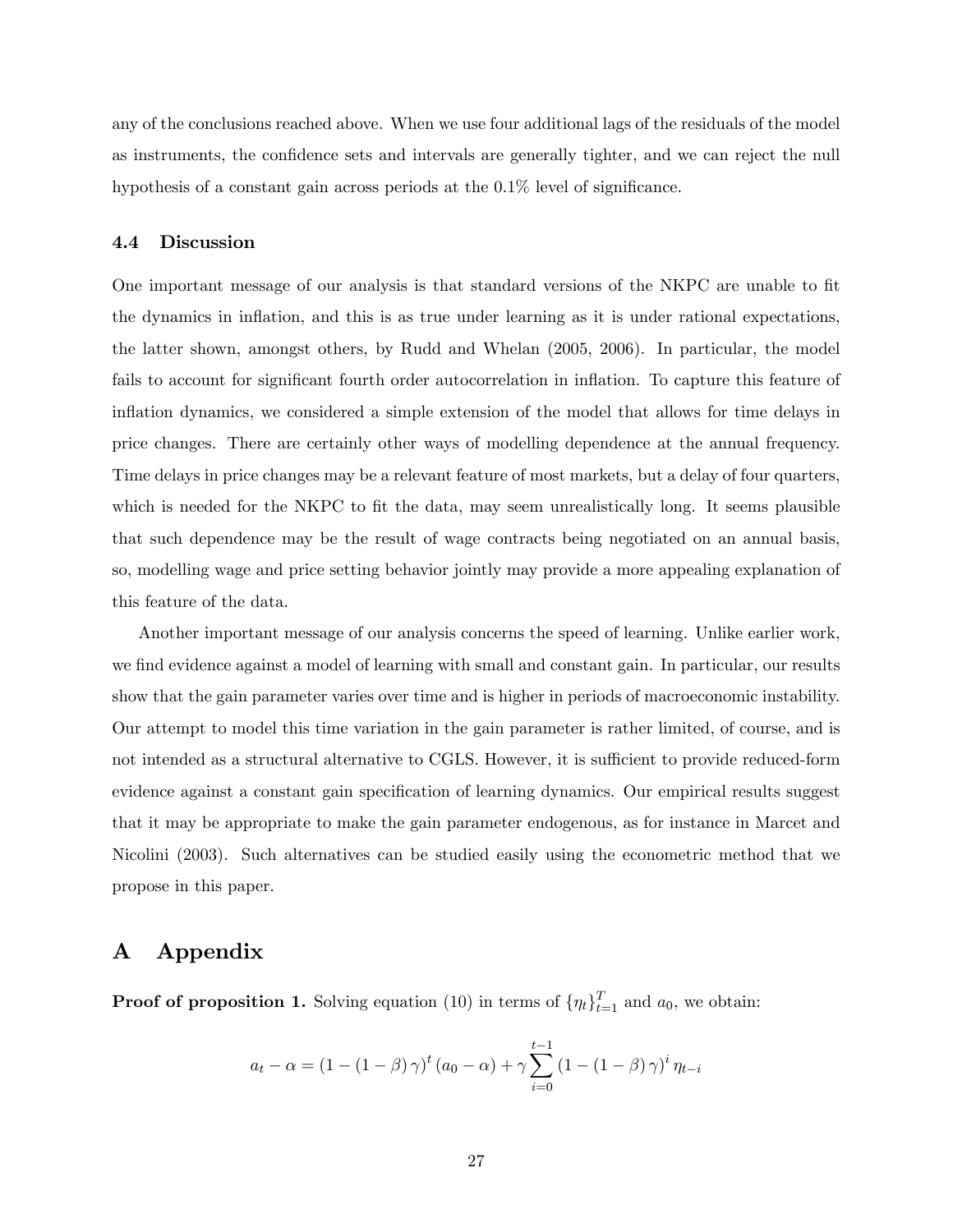Substituting for  $\beta$  and  $\gamma$  using  $\gamma = \psi/\sqrt{T}$  and  $1 - (1 - \beta)\gamma = \exp(\phi/T)$ , this can be written as:

$$
a_t - \alpha = e^{\phi t/T} \left( a_0 - \alpha \right) + \frac{\psi}{\sqrt{T}} \sum_{i=0}^{t-1} e^{\phi i/T} \eta_{t-i}
$$

As  $T \to \infty$ , then

$$
T^{-1/2} \sum_{t=1}^{[Tr]} \eta_t \Rightarrow \sigma_{\eta} W(r)
$$

$$
\frac{\psi}{\sqrt{T}} \sum_{i=0}^{[Tr]-1} e^{\phi i/T} \eta_{[Tr]-i} \Rightarrow \psi \sigma_{\eta} J_{\phi}(r)
$$

for  $0 \le r \le 1$ , see (Phillips, 1987, Lemma 1), where  $J_{\phi}$  is an Ornstein-Uhlenbeck diffusion with  $J_{\phi}(0) = 0$ , and parameter  $\phi$ , driven by the Brownian motion  $W(r)$ . Moreover, since  $e^{\phi r} - e^{\phi t/T} \to 0$ as  $T \to \infty$  uniformly in  $0 \le r \le 1$ , equation (11) follows by Slutsky's formula for weak convergence. Now, we turn to the OLS estimators:

$$
\begin{bmatrix}\n\hat{\beta} - \beta \\
\hat{\delta} - \delta\n\end{bmatrix} = \begin{bmatrix}\n\sum_{t=1}^{T} a_{t-1}^{2} & \sum_{t=1}^{T} a_{t-1} \\
\sum_{t=1}^{T} a_{t-1} & T\n\end{bmatrix}^{-1} \begin{bmatrix}\n\sum_{t=1}^{T} a_{t-1} \eta_{t} \\
\sum_{t=1}^{T} \eta_{t}\n\end{bmatrix}, \text{ or}
$$
\n
$$
\begin{bmatrix}\n\sqrt{T} (\hat{\beta} - \beta) \\
\sqrt{T} (\hat{\delta} - \delta)\n\end{bmatrix} = \left( \begin{bmatrix}\nT^{-1} \sum_{t=1}^{T} a_{t-1}^{2} & T^{-1} \sum_{t=1}^{T} a_{t-1} \\
T^{-1} \sum_{t=1}^{T} a_{t-1} & 1\n\end{bmatrix} \right)^{-1} \begin{bmatrix}\nT^{-1/2} \sum_{t=1}^{T} a_{t-1} \eta_{t} \\
T^{-1/2} \sum_{t=1}^{T} \eta_{t}\n\end{bmatrix}
$$
\n(22)

Since  $K_{\psi,\phi}(r)$  is adapted to  $W(r)$ , it follows that  $\sum_{t=1}^{T} a_{t-1} \frac{\eta_t}{\sqrt{T}} \Rightarrow \sigma_{\eta} \int_0^1 K_{\psi,\phi}(r) dW(r)$ . Moreover, application of the continuous mapping theorem shows that  $T^{-1} \sum_{t=1}^{T} a_{t-1} \Rightarrow \int_0^1 K_{\psi,\phi}(r) dr$  and  $T^{-1} \sum_{t=1}^{T} a_{t-1}^2 \Rightarrow \int_0^1 K_{\psi,\phi}^2(r) dr$ , and hence, the result (12) follows.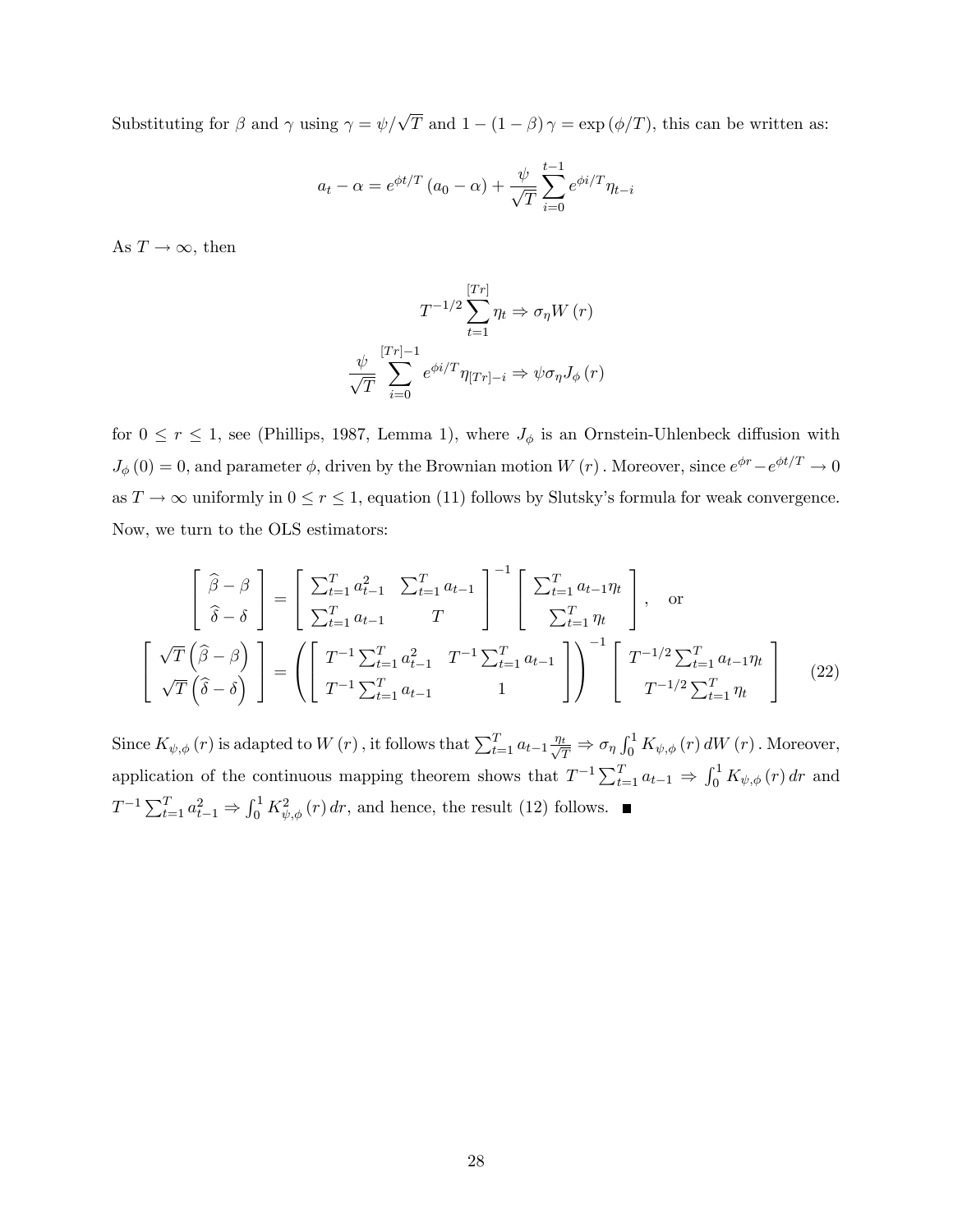|               | shock: serially uncorrelated                     |        | AR(1)         |         |
|---------------|--------------------------------------------------|--------|---------------|---------|
| $d_{\cdot}$   | $\min AR(\theta)$ p value $\mid \min AR(\theta)$ |        |               | p value |
|               | 33.20                                            | 0.0009 | 30.37         | 0.0014  |
| $\mathcal{D}$ | 42.77                                            | 0.0000 | $\vert$ 37.23 | 0.0001  |
| 3             | 41.25                                            | 0.0000 | 48.05         | 0.0000  |
|               | 34.45                                            | 0.0006 | 21.28         | 0.0306  |

Table 7: Fit of the NKPC with time delays

## References

- Anderson, T. W. and H. Rubin (1949). Estimation of the parameters of a single equation in a complete system of stochastic equations. Ann. Math. Statistics  $20, 46-63$ .
- Andrews, D. W. and J. H. Stock (2005). Inference with weak instruments. NBER Technical Working Papers 0313, National Bureau of Economic Research, Inc.
- Andrews, D. W. K., M. J. Moreira, and J. H. Stock (2006). Optimal two-sided invariant similar tests for instrumental variables regression. Econometrica  $\frac{\gamma}{4}(3)$ , 715–752.
- Beyer, A. and R. E. A. Farmer (2007). Testing for indeterminacy: An application to U.S. monetary policy: Comment. American Economic Review  $97(1)$ , 524–529.
- Bray, M. M. and N. E. Savin (1986). Rational expectations equilibria, learning, and model specification. *Econometrica*  $54(5)$ , 1129–1160.
- Bullard, J. B. and S. Eusepi (2005). Did the great ináation occur despite policymaker commitment to a taylor rule? Review of Economic Dynamics  $8, 3244-359$ .
- Carceles-Poveda, E. and C. Giannitsarou (2007). Adaptive learning in practice. Journal of Economic Dynamics and Control 31, 2659–2697.
- Chan, N. H. and C. Z. Wei (1987). Asymptotic inference for nearly nonstationary ar(1) processes. Annals of Statistics  $15(3)$ , 1050–63.
- Christiano, L. J., M. Eichenbaum, and C. Evans (2005). Nominal rigidities and the dynamic effects of a shock to monetary policy. J. Political Economy 113,  $1-45$ .
- Clarida, R., J. Gali, and M. Gertler (1999). The science of monetary policy: A new keynesian perspective. Journal of Economic Literature  $37(4)$ , 1661–1707.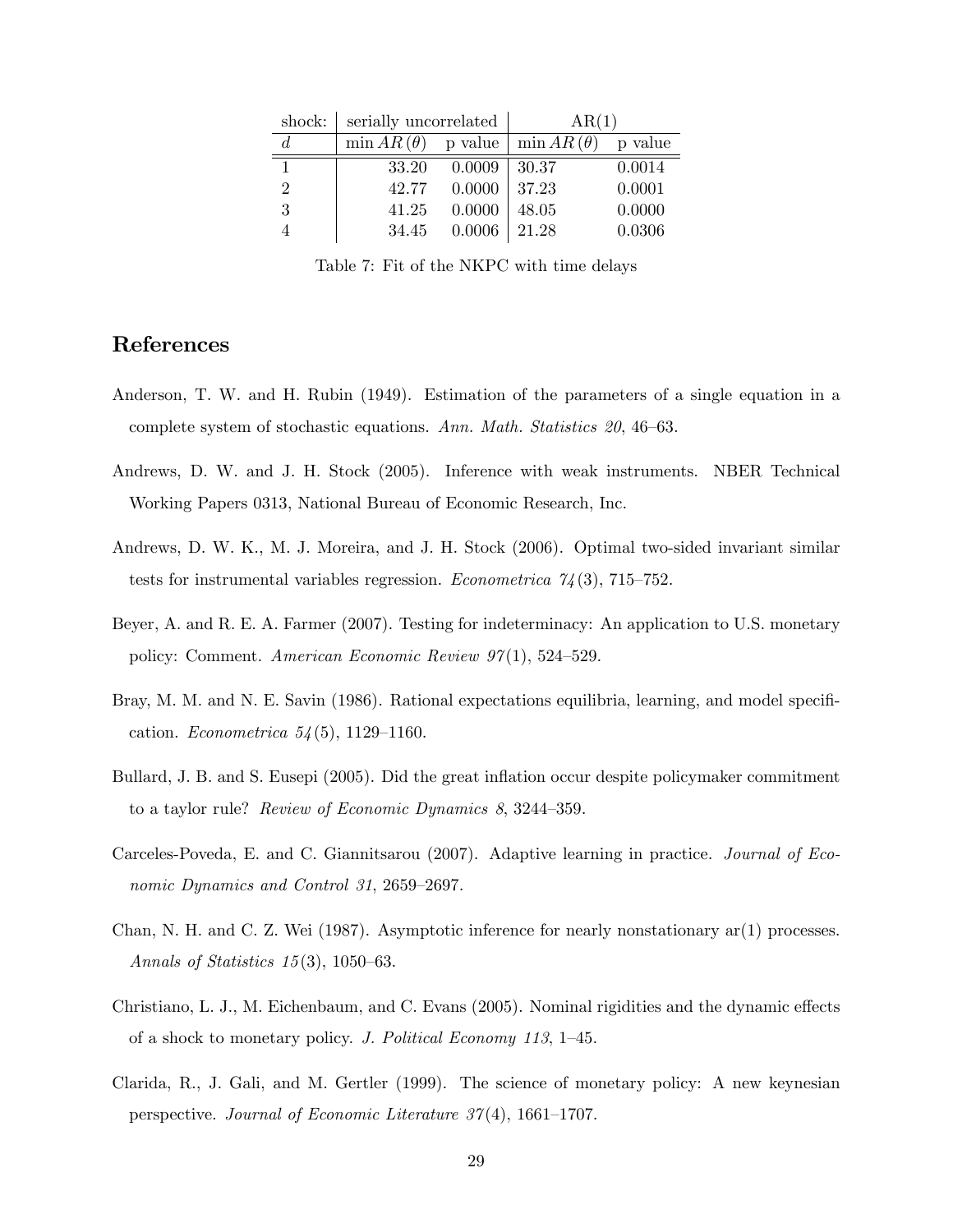- Cochrane, J. H. (2007a). Identification with taylor rules: A critical review. NBER Working Papers 13410, National Bureau of Economic Research, Inc.
- Cochrane, J. H. (2007b). Ináation determination with taylor rules: A critical review. NBER Working Papers 13409, National Bureau of Economic Research, Inc.
- Dufour, J.-M. (1997). Some impossibility theorems in econometrics with applications to structural and dynamic models. *Econometrica*  $65(6)$ , 1365–1387.
- Dufour, J.-M. (2003). Identification, weak instruments and statistical inference in econometrics. *Canadian Journal of Economics 36* (4), 767–808. Presidential Address to the Canadian Economics Association.
- Dufour, J.-M. and M. Taamouti (2005). Projection-based statistical inference in linear structural models with possibly weak instruments. *Econometrica*  $73(4)$ , 1351–1365.
- Evans, G. W. and S. Honkapohja (2001). Learning and Expectations in Macroeconomics. Princeton: Princeton University Press.
- Evans, G. W. and S. Honkapohja (2008). Expectations, learning and monetary policy: An overview of recent rersearch. Discussion Paper 6640, CEPR.
- Fourgeaud, C., C. Gourieroux, and J. Pradel (1986). Learning procedures and convergence to rationality. Econometrica  $54(4)$ , 845–68.
- Galí, J. and M. Gertler (1999). Inflation dynamics: a structural econometric analysis. *Journal of* Monetary Economics  $44$ , 195–222.
- Gorodnichenko, Y. and S. Ng (2007). Estimation of dsge models when the data are persistent. Technical report. Preseented at NBER Summer Institute.
- Hamilton, J. D. (1994). Time series analysis. Princeton, NJ: Princeton University Press.
- Hansen, L. P., J. Heaton, and A. Yaron (1996). Finite sample properties of some alternative GMM estimators. Journal of Business and Economic Statistics  $14$ , 262–280.
- Judge, G., R. Hill, W. Griffiths, H. Lutkepohl, and T.-C. Lee (1985). The Theory and Practice of Econometrics. New York, U.S.A.: Wiley.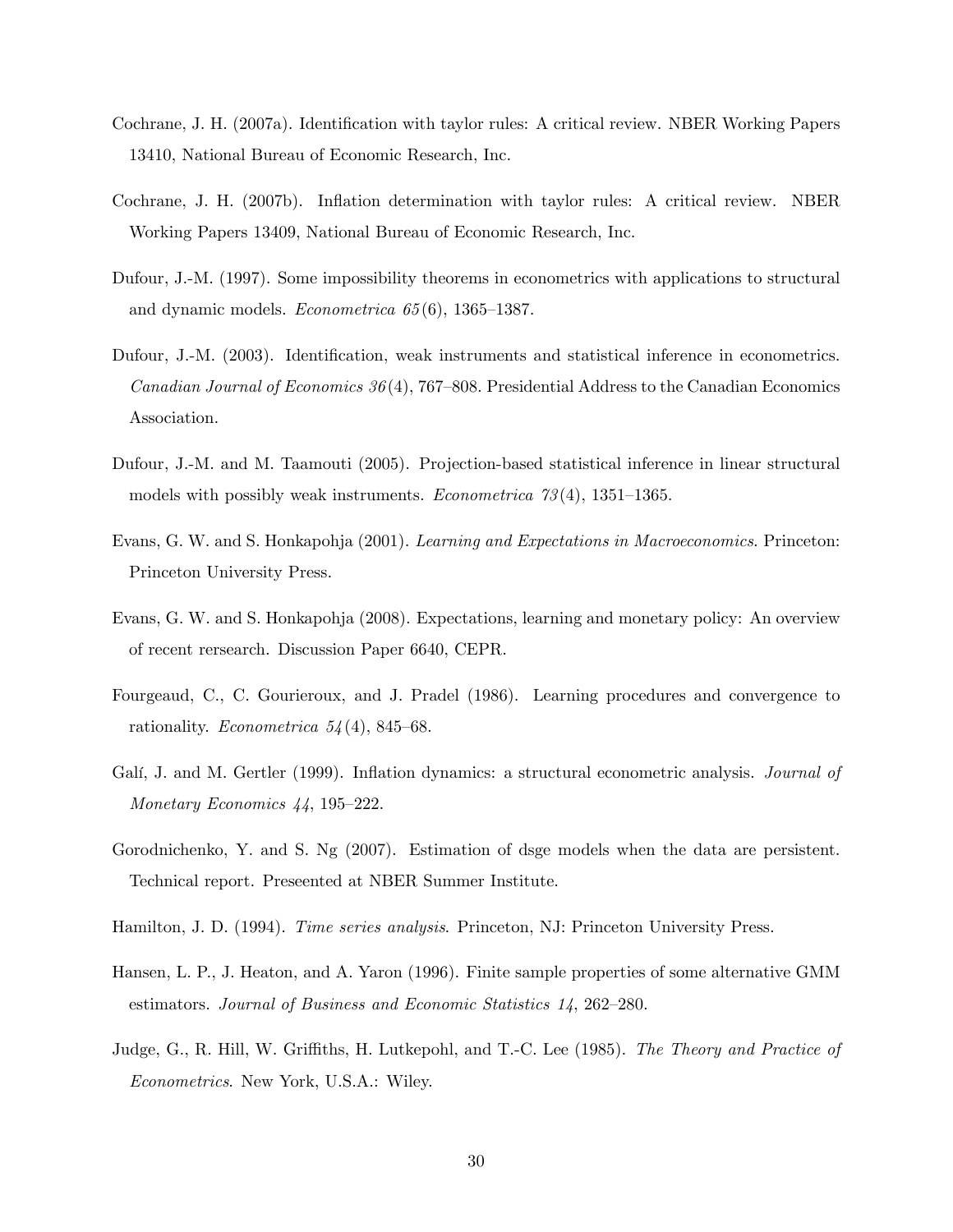- Kleibergen, F. (2005). Testing parameters in GMM without assuming that they are identified. Econometrica  $73(4)$ , 1103–1123.
- Lucas, R. E. (1973). Some international evidence on output-inflation tradeoffs. American Economic Review  $63(3)$ , 326–334.
- Lucas, R. E. J. (1976). Econometric policy evaluation: a critique. In K. Brunner and A. Meltzer (Eds.), The Philips Curve and Labor Markets., Carnegie-Rochester Conference Series on Public Policy. Amsterdam: North-Holland.
- Marcet, A. and J. P. Nicolini (2003). Recurrent hyperinflations and inflation. Americon Economic Review 93, 1476-1498.
- Mavroeidis, S. (2005). Identification issues in forward-looking models estimated by GMM with an application to the Phillips Curve. Journal of Money Credit and Banking  $37(3)$ , 421–449.
- Milani, F. (2005). Adaptive learning and inflation persistence. Working Papers 050607, University of California-Irvine, Department of Economics.
- Milani, F. (2007). Expectations, learning and macroeconomic persistence. Journal of Monetary Economics  $54(7)$ , 2065–2082.
- Moreira, M. J. (2003). A conditional likelihood ratio test for structural models. *Econometrica*  $\gamma_1(4)$ , 1027-1048.
- Nicholls, D. F. and A. R. Pagan (1983). Heteroscedasticity in models with lagged dependent variables. Econometrica  $51(4)$ , 1233-42.
- Orphanides, A. (2004). Monetary policy rules, macroeconomic stability, and ináation: A view from the trenches. Journal of Money, Credit and Banking  $36(2)$ , 151–75.
- Orphanides, A. and J. C. Williams (2004). Imperfect knowledge, ináation expectations, and monetary policy. In B. Bernanke and M. Woodford (Eds.), The Inflation Targeting Debate. University of Chicago Press.
- Orphanides, A. and J. C. Williams (2005a). The decline of activist stabilization policy: Natural rate misperceptions, learning, and expectations. Journal of Economic Dynamics and Control 29(11),  $1927 - 1950.$